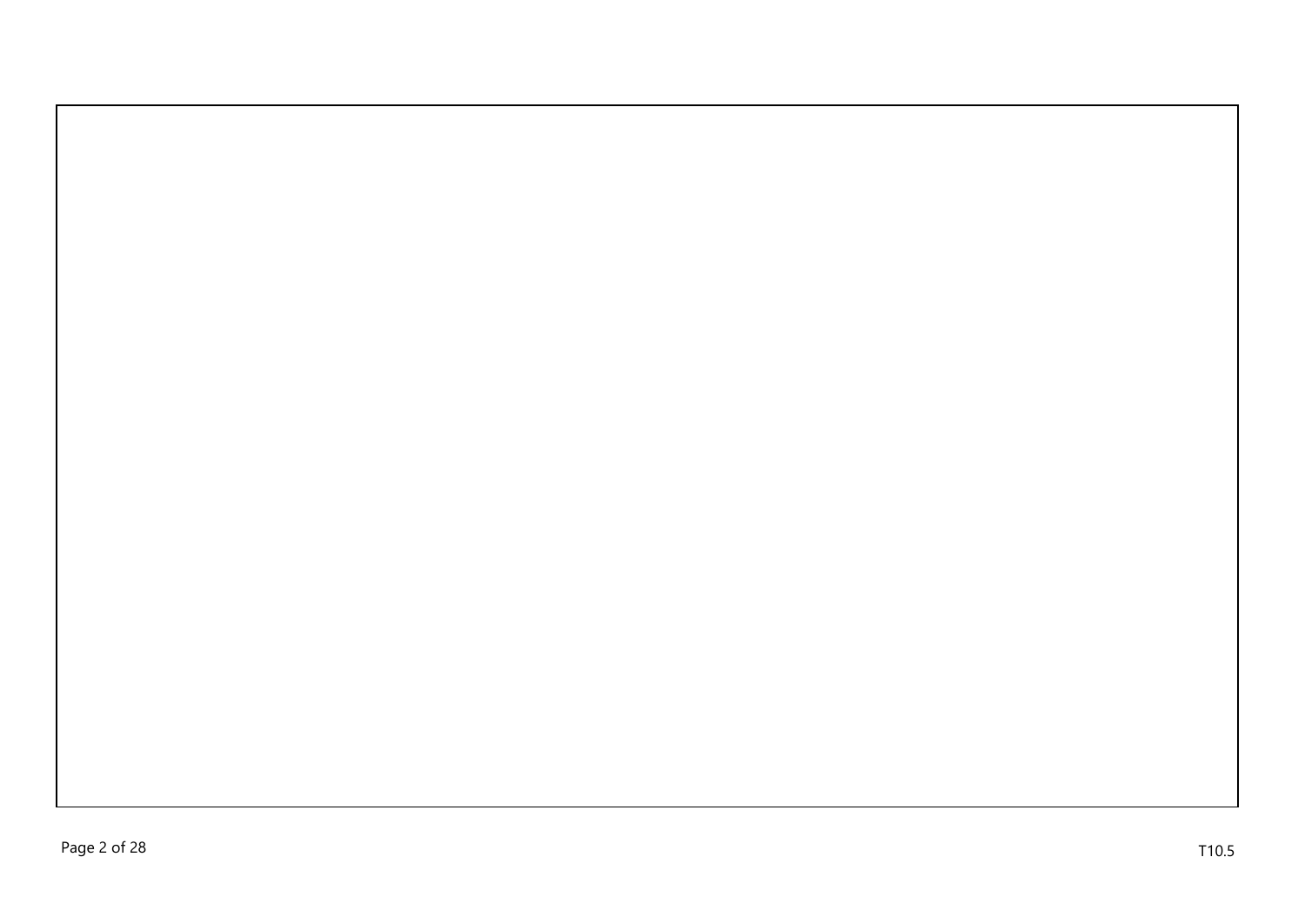| #              | Island | House Name                   | Name                        | Sex       | National ID | ، ه ، بر <u>م</u>                                  | ىئرىتر                                                                                                                                                                                                                           |
|----------------|--------|------------------------------|-----------------------------|-----------|-------------|----------------------------------------------------|----------------------------------------------------------------------------------------------------------------------------------------------------------------------------------------------------------------------------------|
| Male'          |        |                              |                             |           |             |                                                    |                                                                                                                                                                                                                                  |
|                | Male'  | Ma. Arifan                   | Mohamed Irfan               | M         | A083109     | وړ کمیوتر ټر                                       | כנסנכ הבצית                                                                                                                                                                                                                      |
| 2              | Male'  | Ma. Athamaage                | Mohamed Abdul Latheef       | M         | A001189     | גני גי                                             | ورەر د رەپەر ۋ                                                                                                                                                                                                                   |
| $\vert$ 3      | Male'  | Ma. Athamaage                | Ibrahim Abdul Latheef       | M         | A032754     | גני ג'<br>כגי ג'ם בצ                               | 0200 0200 0200 0                                                                                                                                                                                                                 |
| $\overline{4}$ | Male'  | Ma. Athamaage                | Abdul Latheef Hussain Manik | M         | A041040     | גני ג'<br>כג' ג'ם בצ                               | גם כם גם פי הבית ייריק בית ייריק בית ייריק בית ייריק בית ייריק בית ייריק בית ייריק בית ייריק בית ייריק בית ייר<br>המוספת המוקד בית ייריק בית ייריק בית ייריק בית ייריק בית ייריק בית ייריק בית ייריק בית ייריק בית ייריק בית ייר |
| $\overline{5}$ | Male'  | Ma. Atharumaage Aage         | Ahmed Shafeeq               | M         | A052216     | C G C G T I J<br>S A S I X G A · A I               | د د د د سکوړنځ                                                                                                                                                                                                                   |
| $\overline{6}$ | Male'  | Ma. Atharumaage Aage         | Ismail Shius Shafeeg        | M         | A154437     | C 4 C 4 3 1 1<br>S A 5 3 X 5 A · A 3               | ر موڪرو ڪردھ ڪري                                                                                                                                                                                                                 |
| 7              | Male'  | Ma. Aviroalhi                | Migdadh Amir                | M         | A081047     | حەر بە كەنبە<br>مەنبە                              | د ژوگر تر گرمر                                                                                                                                                                                                                   |
| $\overline{8}$ | Male'  | Ma. Bagufadiggey Irumatheege | Mohamed Wadeef              | M         | A035038     | ת כן יסבר במציע בין היידי<br>המי יסבר במצמידי בין  | دره رو در رو<br>  دبر دبر در موتور                                                                                                                                                                                               |
| 9              | Male'  | Ma. Bagufadiggey Irumatheege | Ahmed Ibrahim Manik         | M         | A035832     |                                                    | גפנק השתנקבעית                                                                                                                                                                                                                   |
| $ 10\rangle$   | Male'  | Ma. Bagufadiggey Irumatheege | Ikrisha Ahmed               | F         | A044205     | ת כן 20 כן 2<br>כן שצת 20 באבר בקיצ                | مركا برسك مركز ورو                                                                                                                                                                                                               |
| 11             | Male'  | Ma. Bagufadiggey Irumatheege | Naseef Ahmed                | M         | A044224     | ת כן יסבר במידע בין היידיקי<br>בודי יסבר במידע דער | برورد<br>ىئرىب ۋ                                                                                                                                                                                                                 |
| 12             | Male'  | Ma. Bagufadiggey Irumatheege | Shaif Ahmed                 | M         | A068707     | ת כן 20 כן 2<br>כן שצציאמציק בקב                   | سەرىق<br>پروژو                                                                                                                                                                                                                   |
| 13             | Male'  | Ma. Bagufadiggey Irumatheege | Naaif Ahmed                 | ${\sf M}$ | A068708     | ת כן 20 כן 2<br>כן סצן גמצמיקים                    | شمرو برەر د                                                                                                                                                                                                                      |
| 14             | Male'  | Ma. Bagufadiggey Irumatheege | Insha Ahmed Didi            | F         | A342106     | ת כן 20 כן 2<br>כן שצציאמציק בקב                   | ىر سرىشە<br>ر ٥ ر ۶ تورىر<br>د بر <del>د</del> تر تو تو                                                                                                                                                                          |
| 15             | Male'  | Ma. Bagufadiggey Irumatheege | Alyan Ahmed Didi            | ${\sf M}$ | A342107     | ת כן 20 כן 2<br>כן שצת 20 באבר בקיצ                | ره و مه ده د ورور<br>مرورش مدرو ترتریر                                                                                                                                                                                           |
| 16             | Male'  | Ma. Bagufadihge              | Aminath Ibrahim Maniku      | F         | A000120     | 59350.72                                           | ە ھەمەر 25 سرىر<br>بەھەمەر 25 سرىر<br>أرمز بنرو                                                                                                                                                                                  |
| 17             | Male'  | Ma. Bagufadihge              | Shareefa Ibrahim Manik      | F         | A043180     | 59230.75                                           | وە ئۇرۇد ئىر<br>ڪ مورڱر<br>پ                                                                                                                                                                                                     |
| 18             | Male'  | Ma. Bagufadihge              | Fathmath Ibrahim Manik      | F         | A058511     | $rac{1}{5}$                                        | ם מיתוכ ביתו<br>תוסית וכביתו<br>و بر د<br>ترجو خو                                                                                                                                                                                |
| 19             | Male'  | Ma. Blue Cloud               | Mohamed Mueen               | M         | A024274     |                                                    | و ره ر و<br><i>د ټ</i> رگر تر<br>څ مه سر                                                                                                                                                                                         |
| 20             | Male'  | Ma. Blue Cloud               | Aminath Sizna               | F         | A052108     |                                                    | أأترسمو<br>سے پچ میگر                                                                                                                                                                                                            |
| 21             | Male'  | Ma. Blue Cloud               | Ali Shareef                 | M         | A058576     | 0.500000                                           | ړکمو د سکونوژ                                                                                                                                                                                                                    |
| 22             | Male'  | Ma. Blue Cloud               | Naeema Ahmed                | F         | A141909     |                                                    | سَمِيرةً<br>پرور و                                                                                                                                                                                                               |
| 23             | Male'  | Ma. Blue Cloud               | Ahmed Aslam                 | ${\sf M}$ | A324057     |                                                    | ړه رو پر عرو                                                                                                                                                                                                                     |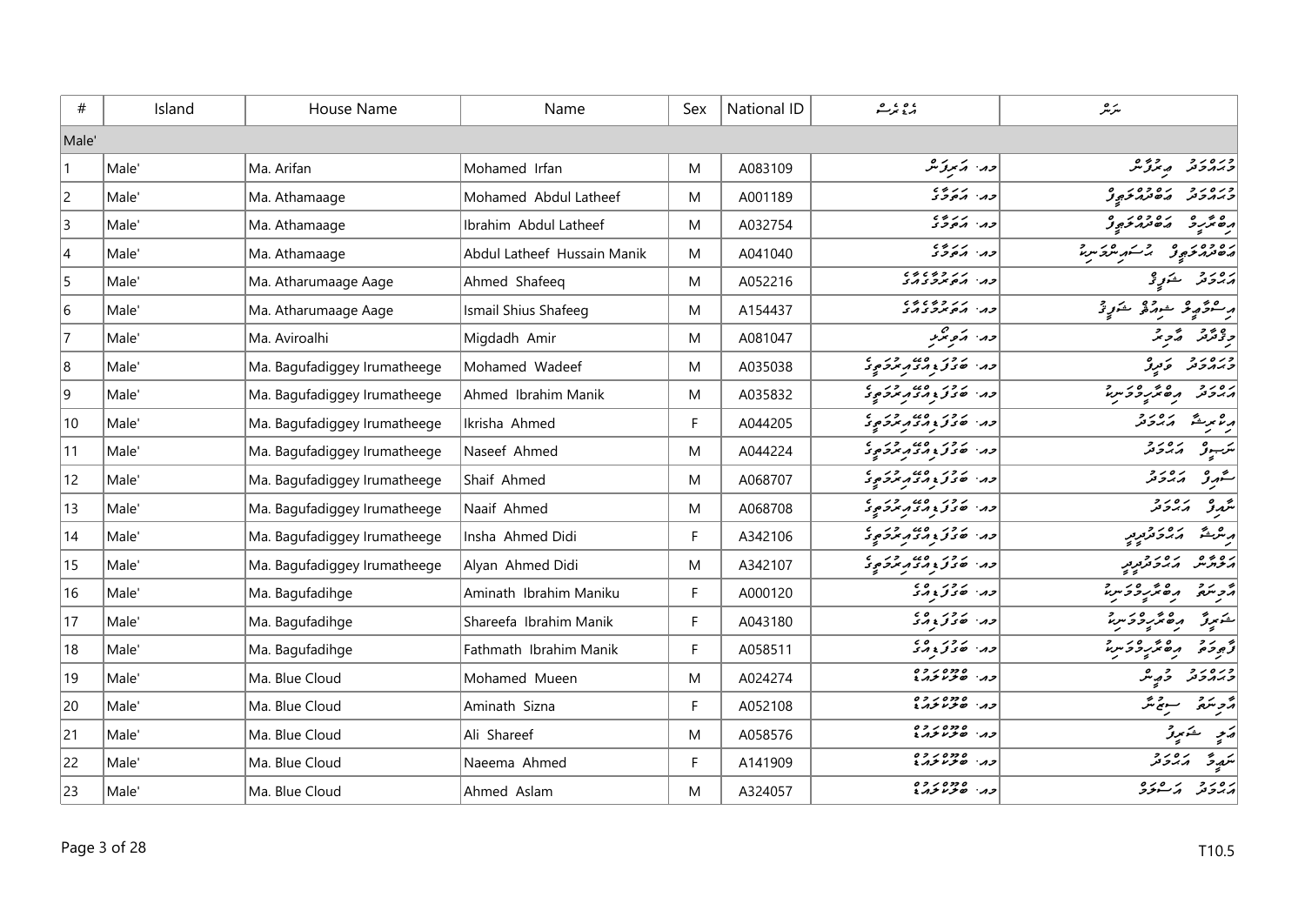| 24 | Male' | Ma. Blue Cloud         | Mohamed Aslam          | M  | A341105 |                                  | ورەر د رەرە                                                                    |
|----|-------|------------------------|------------------------|----|---------|----------------------------------|--------------------------------------------------------------------------------|
| 25 | Male' | Ma. Blue Cloud         | Ahmed Azmeel           | M  | A341107 |                                  | دەر د د د چ                                                                    |
| 26 | Male' | Ma. Blue Cloud         | Aishath Ifasha         | F  | A346510 |                                  | مەر ئىكى مۇڭ                                                                   |
| 27 | Male' | Ma. Blue Cloud         | Ali Akram              | M  | A346512 |                                  | أە ئەمە ئەرە                                                                   |
| 28 | Male' | Ma. Blue Cloud         | Ibrahim Akmal          | M  | A346513 |                                  | ە ھەترىرى<br>م<br>پره پره                                                      |
| 29 | Male' | Ma. Blue Reef          | AHMED ALI              | M  | A042481 | כו ים ציתו.<br>כו ים ציתו.       | رەرد كې                                                                        |
| 30 | Male' | Ma. Blue Reef          | Abdul Latheef Ali      | M  | A047762 | כו. לציתור<br>כו. לציתור         | קסכס בית הית                                                                   |
| 31 | Male' | Ma. Blue Reef          | Fathimath Rishfa Ahmed | F  | A113616 | כו. לציתור<br>כו. לציתור         | توجود برشن برورد                                                               |
| 32 | Male' | Ma. Blue Reef          | Mohamed Rishwan Ahmed  | M  | A113617 | כו. ליצית ל<br>כו. ליצית ל       | ورەر د مەھەر دەر د<br><i>دىد</i> رونر برىشوشر مەرونر                           |
| 33 | Male' | Ma. Blue Reef          | Ali Ihsan              | M  | A167069 | כו. סיבתנ                        | أەنىي مەر شىشر                                                                 |
| 34 | Male' | Ma. Blue Reef          | Hamdhaan Mohamed       | M  | A167086 | כו. לצית ל<br>כו. לצית ל         | ره ده دره دو<br>پروترس وبرمانو                                                 |
| 35 | Male' | Ma. Blue Reef          | Hussain Irufan Ahmed   | M  | A362103 | כו. לצית ל                       | ر مسکور می همرور مدارد و برای برای کرد.<br>بر مسکور میکرور مدارد برای کرد کرد. |
| 36 | Male' | Ma. Blue Reef          | Hassan Affan Mohamed   | M  | A387819 | כו. לצית ל<br>כו. לצית ל         | ر ره ده ده دره دد                                                              |
| 37 | Male' | Ma. Boalhakinkirimaage | <b>Abdul Sattar</b>    | M  | A011476 |                                  | גם כם גם זיכ<br>גם <i>ב</i> גוג הוה <i>ה</i> יב                                |
| 38 | Male' | Ma. Boalhakinkirimaage | Haleemath Sizna        | F  | A035637 |                                  | أيَبِيرَ وَحَمْدَ السِّرْعَ مِنْدَ                                             |
| 39 | Male' | Ma. Boalhakinkirimaage | Adam Adheem            | M  | A055354 |                                  | أثرترو أترتدح                                                                  |
| 40 | Male' | Ma. Boalhakinkirimaage | Fathimath Naaz         | F  | A055885 | בו לעולט בבל<br>כו לעולט בבל     | و څو څخه د<br>سرچ                                                              |
| 41 | Male' | Ma. Boalhakinkirimaage | Ahmed Visham           | M  | A055904 |                                  | ره رو در مشور<br>پرېدونر گوشور                                                 |
| 42 | Male' | Ma. Boalhakinkirimaage | Aishath Sheryn         | F  | A060330 |                                  | ر<br>دگرار شکوهی<br>ڪ مريگر                                                    |
| 43 | Male' | Ma. Boalhakinkirimaage | Mohamed Shabin         | M  | A319817 |                                  | و ر ه ر د<br>تر پر تر تر<br>شەھ س                                              |
| 44 | Male' | Ma. Boalhakinkirimaage | Ruhusha Imran          | F  | A329073 |                                  | ە جە ئەرەر<br>برزينه                                                           |
| 45 | Male' | Ma. Boalhakinkirimaage | Rashif Imran           | M  | A329076 |                                  | ەر ئەشر<br>بۇيىسى <i>ۋ</i>                                                     |
| 46 | Male' | Ma. Boalhakinkirimaage | Raif Imran             | M  | A329077 | בו לעולט בבי                     | بمرو رومهر                                                                     |
| 47 | Male' | Ma. Bulaashamge        | Mohamed Nafiz          | M  | A024831 | وړ٠ ه توڅنوي د ٥<br>وړ٠ ه توڅنوي | و ر ه ر و<br>تر پر تر تر<br>سگونگر                                             |
| 48 | Male' | Ma. Bulaashamge        | Nahida Hassan          | F. | A031843 | وړ٠ ه تو شو د د                  | لتربرقر الاستاند                                                               |
| 49 | Male' | Ma. Bulaashamge        | Ahmed Nafiz            | M  | A041843 | وړ٠ ه توڅر ده د                  | برەر ئە ئىگرىش                                                                 |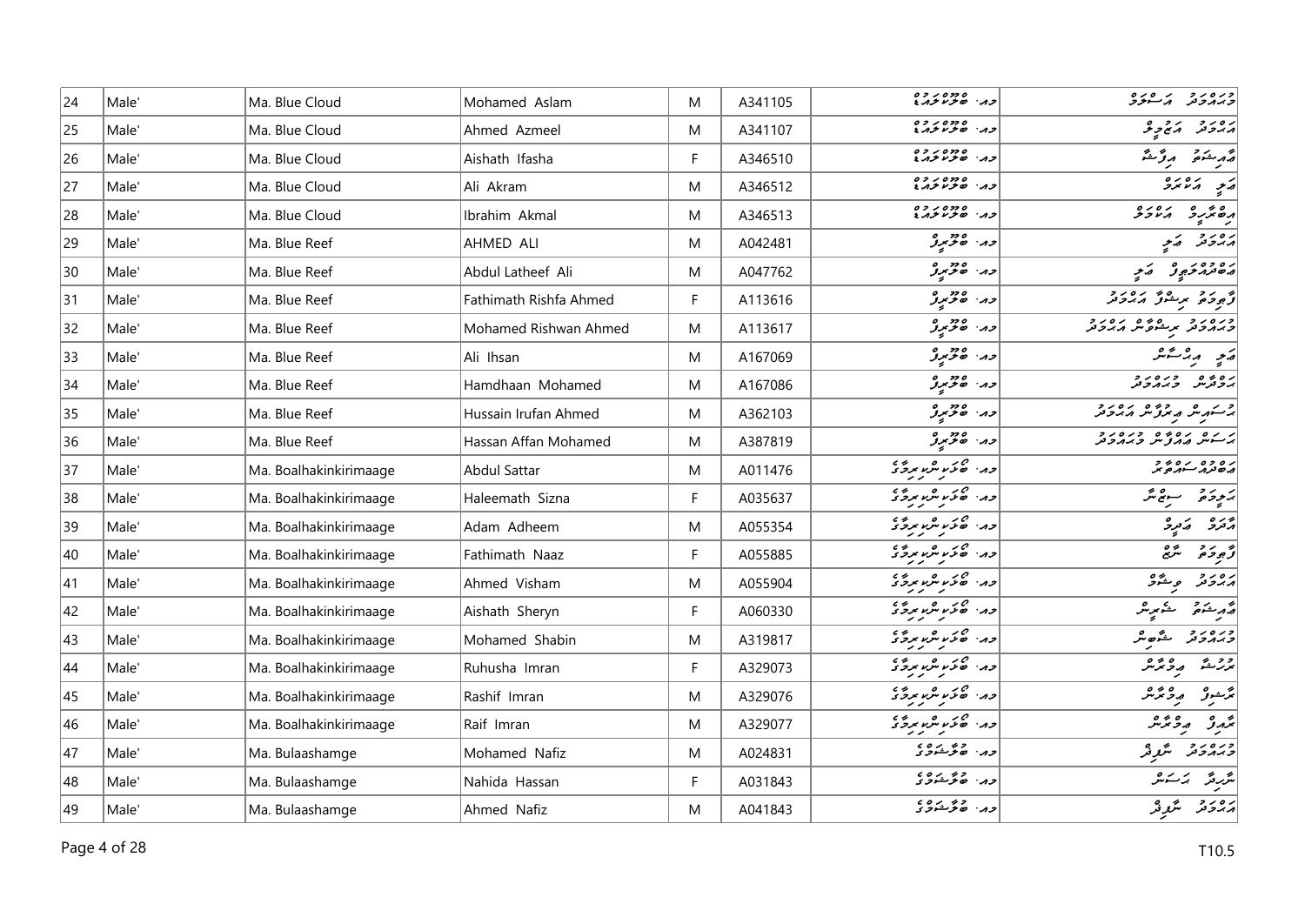| 50 | Male' | Ma. Bulaashamge    | Azeeza Ahmed               | F         | A041845 | وړ٠ ه تو شوو و                         | أرشي في متحفر                          |
|----|-------|--------------------|----------------------------|-----------|---------|----------------------------------------|----------------------------------------|
| 51 | Male' | Ma. Bulaashamge    | Aishath Hassan             | F         | A060488 | وړ٠ ه توڅنوي د                         | ۇرىشكۇ بەسكىر                          |
| 52 | Male' | Ma. Bulaashamge    | Shamiya                    | F         | A064761 | وړ٠ ه توڅو ته د د                      | المشردتر                               |
| 53 | Male' | Ma. Bulaashamge    | Aminath Zahida             | F         | A064877 | وړ٠ ه وگوره د د                        | أروسكو<br>ىچ پەتتر                     |
| 54 | Male' | Ma. Bulaashamge    | Adam Nafiz                 | ${\sf M}$ | A082551 | وړ٠ ه گرشو د د د                       | سَّعْرِ ح<br>پور ہ<br>پرتونژ           |
| 55 | Male' | Ma. Bulaashamge    | Fathmath Ishana            | F         | A092917 | وړ٠ ه گرشو د د د                       | توجوخو برجنگر                          |
| 56 | Male' | Ma. Bulaashamge    | Niusha Hassan              | F         | A092919 | وړ٠ ه تو شو د د د                      | سركر يمكسكر                            |
| 57 | Male' | Ma. Bulaashamge    | Mariyam Hisma              | F         | A099940 | وړ٠ ه توڅو ته د د                      | دەرە بەردە                             |
| 58 | Male' | Ma. Bulaashamge    | Maimoona                   | F         | A152503 | وړ . ه وڅو د ده پ                      | ىر دەنئە                               |
| 59 | Male' | Ma. Bulaashamge    | Aminath Shaila Abdul Wahid | F         | A160409 | وړ٠ ه وگوره د د                        | أأدبره الشركة الماه ودوالا             |
| 60 | Male' | Ma. Bulaashamge    | Aminath Rifga Ahmed        | F         | A341333 | وړ٠ ه توڅنوي ده<br>در٠ ه توڅنوي        | أأدج سكم المروج المراد والمراد         |
| 61 | Male' | Ma. Bulaashamge    | Aminath Rishmy Hussain     | F         | A341778 | وړ . هڅشو دی                           | أأوسر والمستحوج بركسكر                 |
| 62 | Male' | Ma. Bulaashamge    | Ahmed Rishwan Hussain      | M         | A341779 | حەر . ھۇشكى <i>2 ي</i>                 | رەرو برخۇش پرىشرىش                     |
| 63 | Male' | Ma. Bulaashamge    | Fathimath Rishfa Hussain   | F         | A341780 | وړ . ه توڅنونو ته<br>وړ . ه توڅنونو ته | قەردە برخۇ جاسىرىك                     |
| 64 | Male' | Ma. Bulaashamge    | Fathimath Ifaagath Mohamed | F         | A341827 | وړ٠ هڅشو <i>د</i> ٠                    | و د د ورود دره د د                     |
| 65 | Male' | Ma. Bulaashamge    | Aishath laasha Mohamed     | F         | A350425 | وړ٠ هڅشوي                              | ومشوق مقشة وبرودو                      |
| 66 | Male' | Ma. Canova         | Ahmed Naeem                | M         | A011430 | وړ ، ماسرچ                             | أرەر ئىدە                              |
| 67 | Male' | Ma. Canova         | Mohamed Shafaz             | M         | A051396 | ړه .<br>د د سرچ                        | وره رو دره ه<br><i>د ب</i> رو تر شور چ |
| 68 | Male' | Ma. Canova         | Mariyam Ali Manik          | F         | A062936 | وړ٠ ماسي                               | د مره د د د دره                        |
| 69 | Male' | Ma. Canova         | Hassan Shimaaz             | ${\sf M}$ | A063091 | وړ ، ماسرچ                             | ىر كەشرا سەرگامى                       |
| 70 | Male' | Ma. Canova         | Ismail Shiraz              | M         | A063092 | وړ ، ماسرهٔ                            | ر سر د چې د سرچينې                     |
| 71 | Male' | Ma. Canova         | Ibrahim Shafraz            | M         | A063135 | وړ ، ماسره                             | $rac{0}{2}$                            |
| 72 | Male' | Ma. Canova         | Fathimath Shifaza          | F         | A063137 | وړ ، ماسرچ                             | قَهْ وَحَمْ حَوَّقَدَّ                 |
| 73 | Male' | Ma. Carnation View | Deena Ahmed                | F         | A024627 | وړ٠ تر تر شو ش <sub>ره پ</sub> ر       | ورنگر برور و                           |
| 74 | Male' | Ma. Carnation View | Ahmed Naseer               | M         | A050759 | وړ٠ تر شو شو شر <i>و</i> ش             | رەر دىكى ئىسىمى                        |
| 75 | Male' | Ma. Carnation View | Leena Ahmed                | F         | A058832 | حەر بە ئەنگەن ئىسى بىر                 | وینگ در جرح د                          |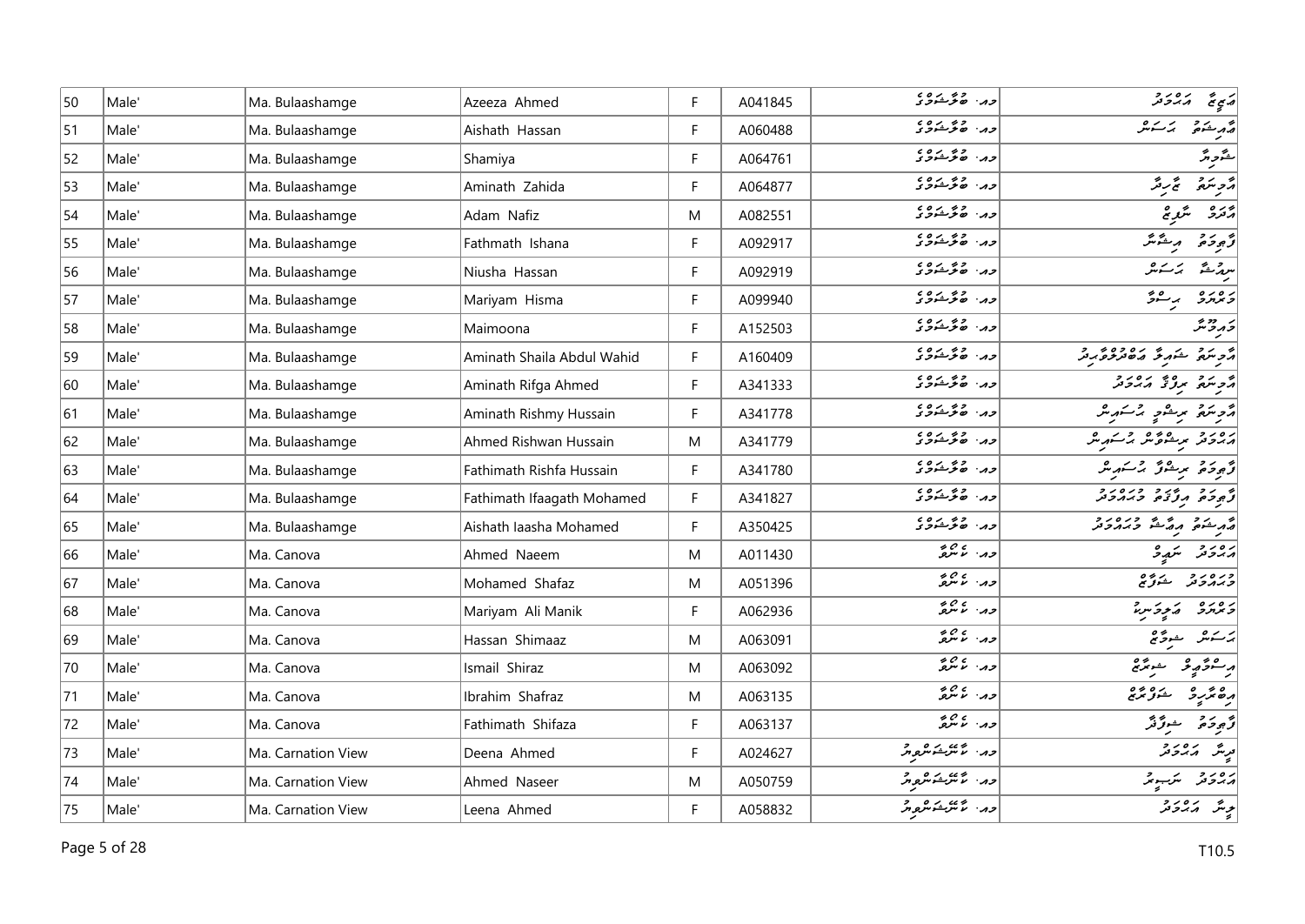| 76           | Male' | Ma. Carnation View            | Zeena Ahmed        | F         | A096379 | وړ٠ تر شو شوه پر                                                                                                              | پې شکړې کړه کر د                                                                                    |
|--------------|-------|-------------------------------|--------------------|-----------|---------|-------------------------------------------------------------------------------------------------------------------------------|-----------------------------------------------------------------------------------------------------|
| 77           | Male' | Ma. Carnation View Dhekunubai | Hany Nasyr         | M         | A060034 | وړ٠ ته پرس شور پرور سره بر<br>در٠ ته پرس شور پرور ته سره بر                                                                   | رمسي الكرب يتمر                                                                                     |
| 78           | Male' | Ma. Carnation View Dhekunubai | Ramy Nasyr         | M         | A072021 | حەر، ئامرىكرىشكىر <sub>ى</sub> بولدىن ئىرھەر<br>ئ                                                                             | ن <sup>و</sup> د سرسوند                                                                             |
| 79           | Male' | Ma. Carnation View Dhekunubai | Shany Naseer       | M         | A079098 | وړ٠ ته پرس ده و د و ور<br>وړ٠ ته پرس شوسرو مرفر ته سره د                                                                      | ىئرسونىر<br>اڪٽس<br>ا                                                                               |
| 80           | Male' | Ma. Carnation View Dhekunubai | Maha Naseer        | F         | A082389 | وړ٠ ته په ده وه وه د ور<br>وړ٠ ته پرس شوسرو مرفر ته سره د                                                                     | ىر ئىسىرىمى<br>ئىستىمى                                                                              |
| 81           | Male' | Ma. Carnation View Dhekunubai | Ibrahim Naseer     | M         | A088595 | وړ٠ ته پرس شور پرور سره د<br>در٠ ته پرس شور پرور سره د                                                                        | ەر ھەتئەر <i>ج</i><br>ىئرسونر                                                                       |
| 82           | Male' | Ma. Carnation View Dhekunubai | Nuha Naseer        | F.        | A092531 | وړ٠ ته پرس شور پر در د ور<br>در٠ ته پرس شور پر پر پر په پر                                                                    | المربح الكرسولمر<br>المرب <sup>ع</sup>                                                              |
| 83           | Male' | Ma. Chichandaage              | Shameem Ali        | M         | A057809 | ور کمچوشو د                                                                                                                   | شَوَوْ كَمَوْ                                                                                       |
| 84           | Male' | Ma. Chichandaage              | Ishan Elmu Ali     | M         | A105428 | در کوکوشو د                                                                                                                   | رڅشر ږود کړ                                                                                         |
| 85           | Male' | Ma. Chichandaage              | Mariyam Thania Ali | F         | A105429 | $\frac{1}{2}$ $\frac{1}{2}$ $\frac{1}{2}$ $\frac{1}{2}$ $\frac{1}{2}$ $\frac{1}{2}$ $\frac{1}{2}$ $\frac{1}{2}$ $\frac{1}{2}$ | دەرە ئوسد كور                                                                                       |
| 86           | Male' | Ma. Dawn Light                | Mohamed Hameed     | M         | A011980 |                                                                                                                               |                                                                                                     |
| 87           | Male' | Ma. Dawn Light                | Ibrahim Nasheed    | M         | A025378 | $rac{1}{2}$                                                                                                                   | ەر ھەترىر <i>3</i><br>سكرشوقر                                                                       |
| 88           | Male' | Ma. Dawn Light                | Ahmed Mansoor      | M         | A027211 |                                                                                                                               | رەرە رەپەر<br>مەروىر ۋىرىبومر                                                                       |
| 89           | Male' | Ma. Dawn Light                | Faugiyya Adam      | F         | A031894 | $rac{1}{2}$                                                                                                                   | و ده و دره                                                                                          |
| $ 90\rangle$ | Male' | Ma. Dawn Light                | Jazeela Ibrahim    | F         | A034292 | وربا محاشره و                                                                                                                 | ق ئ ئ ئ م ھ ئر پر 3                                                                                 |
| 91           | Male' | Ma. Dawn Light                | Abdulla Majeed     | ${\sf M}$ | A035541 | $rac{1}{2}$                                                                                                                   | <mark>بر25</mark> لله<br>تر مح فر                                                                   |
| 92           | Male' | Ma. Dawn Light                | Ali Ameen          | M         | A035542 |                                                                                                                               | أەي مەربى                                                                                           |
| 93           | Male' | Ma. Dawn Light                | Adam Fazeeh        | M         | A035543 |                                                                                                                               | أزوده وياره                                                                                         |
| 94           | Male' | Ma. Dawn Light                | Aishath Shina      | F         | A058703 |                                                                                                                               | و مر شو د<br>مرکز شو می<br>شومگر                                                                    |
| 95           | Male' | Ma. Dawn Light                | Fathimath Shihama  | F         | A065614 | وربا محاشرهم                                                                                                                  | وَجوحَمَ شَوَرَّدَّ                                                                                 |
| 96           | Male' | Ma. Dawn Light                | Ismail Najeeh      | M         | A076790 | حەر، مى ش <i>ېخى</i> رى<br>ئ                                                                                                  | ر مشتر الله عن الله من الله من الله من الله من الله من الله من الله من الله من الله من الله من الله |
| 97           | Male' | Ma. Dawn Light                | Aminath Suha       | F         | A076791 | وربا محامرهم                                                                                                                  | أرمح سرائح سنرس                                                                                     |
| 98           | Male' | Ma. Dawn Light                | Adam Azzam Jaleel  | M         | A150492 | $rac{1}{2}$                                                                                                                   | أرده ره ده د د د                                                                                    |
| 99           | Male' | Ma. Dawn Light                | Hassan Adil        | M         | A332217 |                                                                                                                               | پرستہ پر مہیں مہیں ک                                                                                |
| 100          | Male' | Ma. Dawn Shine                | Ibrahim Muizzu     | M         | A034121 | در، عمل شهر ش                                                                                                                 |                                                                                                     |
| 101          | Male' | Ma. Dawn Shine                | Ahmed Muizzu       | M         | A038153 | حەر، ئىچ ھرىشكەر بىر                                                                                                          | גם גם ברים                                                                                          |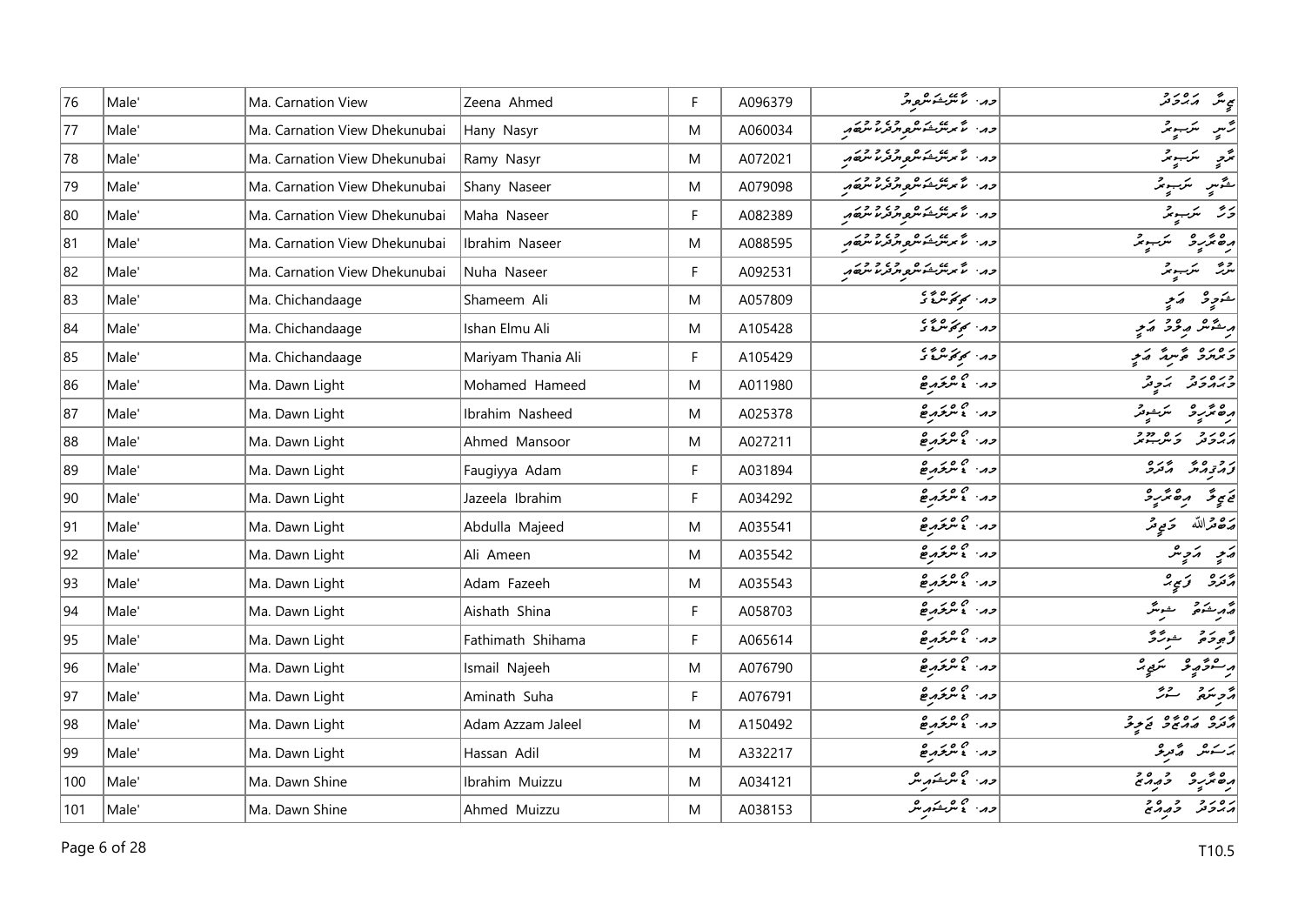| 102 | Male' | Ma. Dawn Shine     | Ismail Muizzu             | M           | A044103 | حەر، كې ھرىشكەر بىر                      | وستؤرق ومروح                                                   |
|-----|-------|--------------------|---------------------------|-------------|---------|------------------------------------------|----------------------------------------------------------------|
| 103 | Male' | Ma. Dawn Shine     | Aishath Muzna             | F           | A051163 | حەر، كې ھرىشكەر بىر                      | أورشوه وه و                                                    |
| 104 | Male' | Ma. Dawn Shine     | Nasira Adam Manik         | $\mathsf F$ | A051260 | حەر، كى ھرىشكەر بىر                      | و ده د در د<br>مترسومتر                                        |
| 105 | Male' | Ma. Dawn Shine     | Aminath Najwa             | F           | A054092 | حەر، كې ھرىشكەر بىر                      | ىر ە بە<br>سرچ خ<br>ړ څر سرچ                                   |
| 106 | Male' | Ma. Dawn Shine     | Abdulla Muizzu            | M           | A057893 | حەر، ، ئامىرىشىمەسىر                     | برە تراللە<br>30 ב 20<br>הממיד                                 |
| 107 | Male' | Ma. Dawn Shine     | Azleena Ali               | $\mathsf F$ | A079296 | حەر، كې ھرىشكەر بىر                      | ړ ه پر په کا                                                   |
| 108 | Male' | Ma. Dawn Shine     | Shaela Ibrahim            | F           | A079306 | حەر، كى ھرىشىم ھ                         | شركت رەھمىر                                                    |
| 109 | Male' | Ma. Dawn Shine     | Aishath Ain Ismail        | $\mathsf F$ | A165783 | حەر، كې ھرىشكەر بىر                      | ה<br>הגיבור הגיל הייכתי                                        |
| 110 | Male' | Ma. Delfeenium     | Haanee Rasheed            | M           | A120392 | دە.، ئۇ ئۇستەۋ                           | <br> رسم مرسور                                                 |
| 111 | Male' | Ma. Delfeenium     | Mariyam Mohamed           | $\mathsf F$ | A144553 | دە.، ؟ ۋې سەر ۋ                          | ر ه ر ه<br><del>د</del> بربرگر<br>و رە ر د<br><i>د ب</i> رگرىز |
| 112 | Male' | Ma. Dhilkash Villa | Shaira Mohamed            | F           | A049520 | وړ٠ تروکاڪوگ                             | و ره ر د<br>تر پر ژمر<br>ڪوپر                                  |
| 113 | Male' | Ma. Dhilkash Villa | Ibrahim Rasheed           | M           | A049521 | دە. بروتۇنشورۇ                           | رەتزىر ترىنونر                                                 |
| 114 | Male' | Ma. Dhilkash Villa | Aishath Hamna Rasheed     | F           | A050030 | وړ· ترڅرنم شو <sub>ن</sub> و څ           | د.<br>د کار شوی برو نگر برشونر                                 |
| 115 | Male' | Ma. Dhilkash Villa | Aminath Hanaan Rasheed    | $\mathsf F$ | A080592 | ور. <sub>مر</sub> وك <sub>ا شور</sub> وً | أأوسم بالأبار برجود                                            |
| 116 | Male' | Ma. Dhilkash Villa | Mohamed Thihaami          | M           | A081355 | وړ· تروکا شور ځ                          | ورەرو پەر                                                      |
| 117 | Male' | Ma. Dhilkash Villa | Fathmath Jaheedha Rasheed | F           | A090368 | <i>دە</i> بىر ئۇ <i>ئەنقى</i> ئە         | و دو درو پر پردو                                               |
| 118 | Male' | Ma. Dhilkash Villa | Zulaikha Reemaz Rasheedh  | F.          | A157059 | وړ٠ تر <i>وړ ک</i> مو وگ                 | أتحركم ومحمد المستور                                           |
| 119 | Male' | Ma. Dhilkash Villa | Mariyam Shama Rasheed     | F           | A306118 | وړ٠ تروکاڪووگ                            | ره ره شرق برشوتر                                               |
| 120 | Male' | Ma. Dhilkash Villa | Hawwa Amaany Rasheedh     | F           | A361350 | دە. بروتۇت شەھ ۋ                         | روء رؤس ترجيد                                                  |
| 121 | Male' | Ma. Dhilkash Villa | Khadheeja Afnaan Rasheedh | $\mathsf F$ | A361351 | <i>دە. بو</i> دىم شورگە                  | تزىرى كەن ئۇس كەشونى                                           |
| 122 | Male' | Ma. Ease           | Hussain Afeef             | M           | A034080 | ور. دیج                                  | يز سەر شەر ئەر ئە                                              |
| 123 | Male' | Ma. Ease           | Fathimath Mausooda        | F           | A034095 | ور. دیج                                  |                                                                |
| 124 | Male' | Ma. Ease           | Ahmed Riuman Afeef        | M           | A103758 | ور. رقع                                  | ג' ביב ברי ביירי ה' ביצי                                       |
| 125 | Male' | Ma. Ease           | Yoosuf Rifdhan Afeef      | M           | A341330 | ور. رقع                                  | در دو بروترند ړَړو                                             |
| 126 | Male' | Ma. Ease           | Mohamed Rijwan Afeef      | M           | A341331 | ور. رقع                                  | ورەرو برەۋش مۇرۇ                                               |
| 127 | Male' | Ma. Elaachaa       | Aaidha Amir               | F           | A081048 | وړ کرنځ                                  | أمرمر مجموعه                                                   |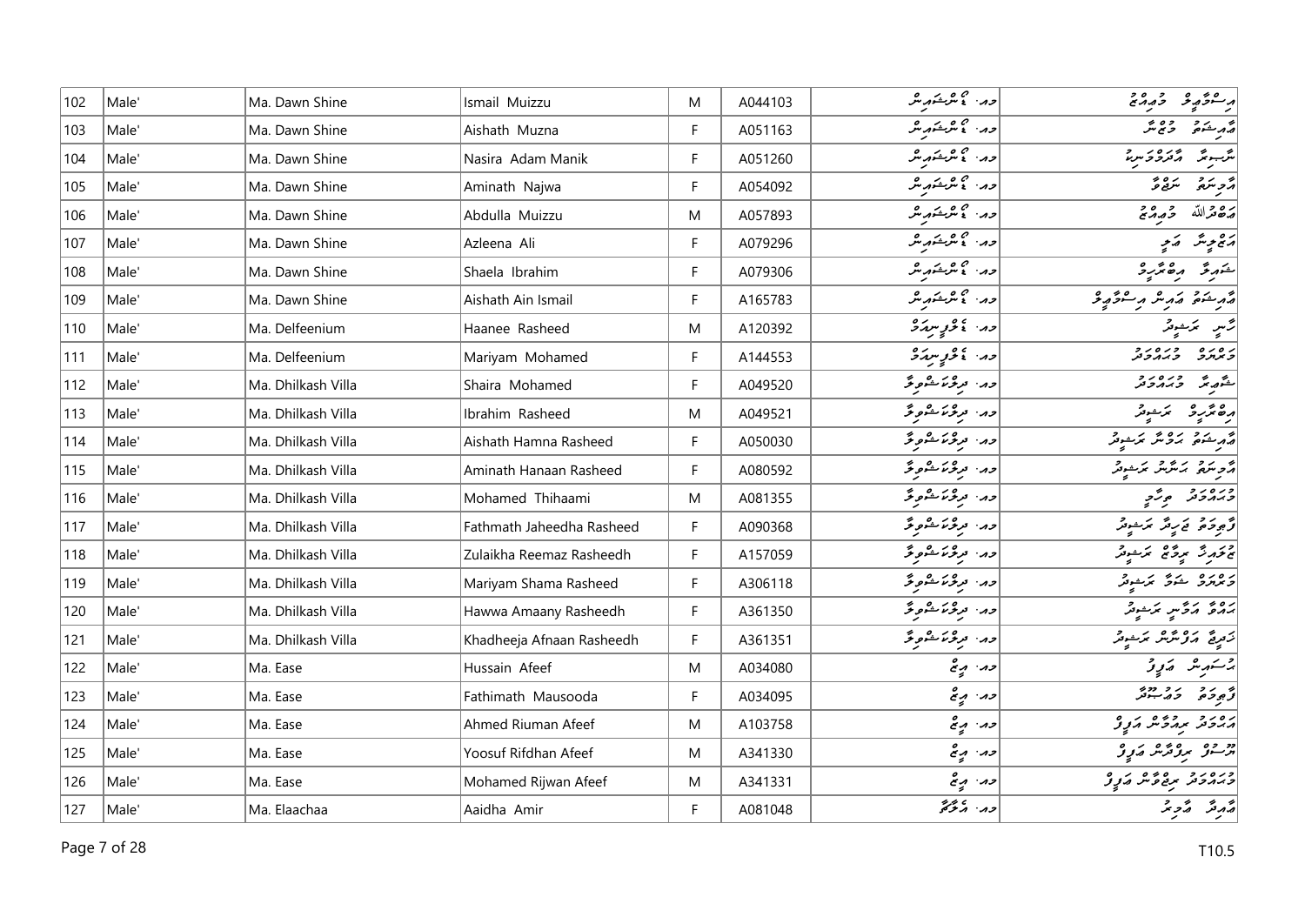| 128 | Male' | Ma. Enniru          | Zaheera Mohamed         | F           | A009221 | در. مگر سرچ                                                                                                                                                                                                                      | و رە ر د<br>تر پر تر تر<br> ئىمە پەتتىر      |
|-----|-------|---------------------|-------------------------|-------------|---------|----------------------------------------------------------------------------------------------------------------------------------------------------------------------------------------------------------------------------------|----------------------------------------------|
| 129 | Male' | Ma. Envashi         | Fathimath Yoosuf        | F           | A201637 | ور. مگرچمبر                                                                                                                                                                                                                      | تڙ جو تر ج<br>ېژىستۇ                         |
| 130 | Male' | Ma. Envashi         | Mariyam Shiuna Amir     | $\mathsf F$ | A201641 | در بمعتقبر                                                                                                                                                                                                                       | במתכ בינמ" לכת                               |
| 131 | Male' | Ma. Fatholhu        | Sakeena Mohamed         | F           | A060923 | ر پر در در در در در این کار در این کار در این کار در این دارد باشد.<br>در این کوهای کار در این کار در این کار در این کار در این کار در این کار دیگر در این کار در این کار در این کار                                             | و ر ه ر و<br><i>و پر</i> و تر<br>سە بە ئىگە  |
| 132 | Male' | Ma. Fatholhu        | Ibrahim Moosa           | M           | A141751 | ر پر در در در در بار در این کار در این کار در این کار در این کار در این کار در این کار در این کار در این کار د<br>مردم در این کار در این کار در این کار در این کار در این کار در این کار در این کار در این کار در این کار در این | رەپرى <sub>ر</sub> و ۋى                      |
| 133 | Male' | Ma. Fatholhu        | Ahmed Shareef           | M           | A344400 | ر پر در در در در بار در این کار در این کار در این کار در این کار در این کار در این کار در این کار در این کار د<br>مردم در این کار در این کار در این کار در این کار در این کار در این کار در این کار در این کار در این کار در این | رەرد خىرۇ                                    |
| 134 | Male' | Ma. Feeroaz Vaadhee | Aneesa Ali              | F           | A049134 |                                                                                                                                                                                                                                  | ړېږگ کړې                                     |
| 135 | Male' | Ma. Feeroaz Vaadhee | Ismail Mohamed          | M           | A049135 | وړ٠ وٍ ټر پخو تو تو                                                                                                                                                                                                              | و عرضي وره دو                                |
| 136 | Male' | Ma. Feeroaz Vaadhee | Mohamed Ameen Ismail    | M           | A049146 | حەر بەلىمى ھەر                                                                                                                                                                                                                   |                                              |
| 137 | Male' | Ma. Fehi-Atha       | Abdulla Abdul Latheef   | M           | A039555 | ور. ۇرىئە                                                                                                                                                                                                                        | ره و الله مص <i>مره خ</i> مونو               |
| 138 | Male' | Ma. Fehi-Atha       | Fauhan Abdulla Latheef  | $\mathsf F$ | A039880 | در و رژهٔ                                                                                                                                                                                                                        | ر دیده بره قرالله ځېږي                       |
| 139 | Male' | Ma. Fehi-Atha       | Aileen Abdulla Latheef  | F           | A039881 | در کو روځ                                                                                                                                                                                                                        | وزمر ويثر وكافتها الله تحتفي فلتحجي ومحتلج   |
| 140 | Male' | Ma. Fehi-Atha       | Rubaina Abdulla Latheef | F           | A157435 | ور. ڈرمی                                                                                                                                                                                                                         | برقد بثر مكافرالله لحبور                     |
| 141 | Male' | Ma. Five Roses      | Mohamed Riyaz           | M           | A012492 | בו נופיל ב                                                                                                                                                                                                                       | ورەرو بروگ                                   |
| 142 | Male' | Ma. Five Roses      | Ibrahim Rameez          | M           | A027033 | وړ٠ وَړو پر ۵ ک                                                                                                                                                                                                                  | رە ئۆر ئەرى                                  |
| 143 | Male' | Ma. Five Roses      | Hassan Niyaz            | M           | A067272 | وړ٠ وَړو پر ک                                                                                                                                                                                                                    | ير سكر مسر مركز على السرائع                  |
| 144 | Male' | Ma. Five Roses      | Aminath Rauza           | F           | A342690 | دە. زەۋەرىنە                                                                                                                                                                                                                     | أأجرسكم بمرادع                               |
| 145 | Male' | Ma. Five Roses      | Aishath Ruhsha Mohamed  | F           | A349736 | در ورومرے                                                                                                                                                                                                                        | ه در در دوره در در در د                      |
| 146 | Male' | Ma. Florifer        | Hassan Ali Manik        | M           | A022174 | در وی بروند                                                                                                                                                                                                                      | يُسْتَمَرُّ أَيُرْدِدُ مِنْ                  |
| 147 | Male' | Ma. Florifer        | Ismail Ali Manik        | M           | A045786 | دە· ۋىۋىرى <i>گە</i>                                                                                                                                                                                                             |                                              |
| 148 | Male' | Ma. Florifer        | Khadeeja Ali Manik      | F           | A051395 | وە · ۇگۈيرى<br>مە                                                                                                                                                                                                                | وكموخر سربر                                  |
| 149 | Male' | Ma. Florifer        | Ali Akram Kamaludeen    | M           | A053176 | رە بىرە ئىلىنىدىكى ئىل                                                                                                                                                                                                           | ב בא מי מי ביני בי                           |
| 150 | Male' | Ma. Florifer        | Jaufar Akram Kamaludeen | M           | A053177 | جه وعريز                                                                                                                                                                                                                         | קבק ב קסקס קפרס קס<br>במציג העיגב עביבה עניי |
| 151 | Male' | Ma. Florifer        | Zulaikha Ali Manik      | F.          | A098366 | در. وگورونر                                                                                                                                                                                                                      | تم تحمير تشام تحرير تحمير المحمد             |
| 152 | Male' | Ma. Florifer        | Fathimath Sameera       | $\mathsf F$ | A131527 | دەر، ۋېجىرىمە                                                                                                                                                                                                                    | ڙوڌو ڪريڙ                                    |
| 153 | Male' | Ma. Forget Me Not   | Zidhna Ali Manik        | F           | A051398 | ورسي ده و مده                                                                                                                                                                                                                    | برقرش كالمجافر مربا                          |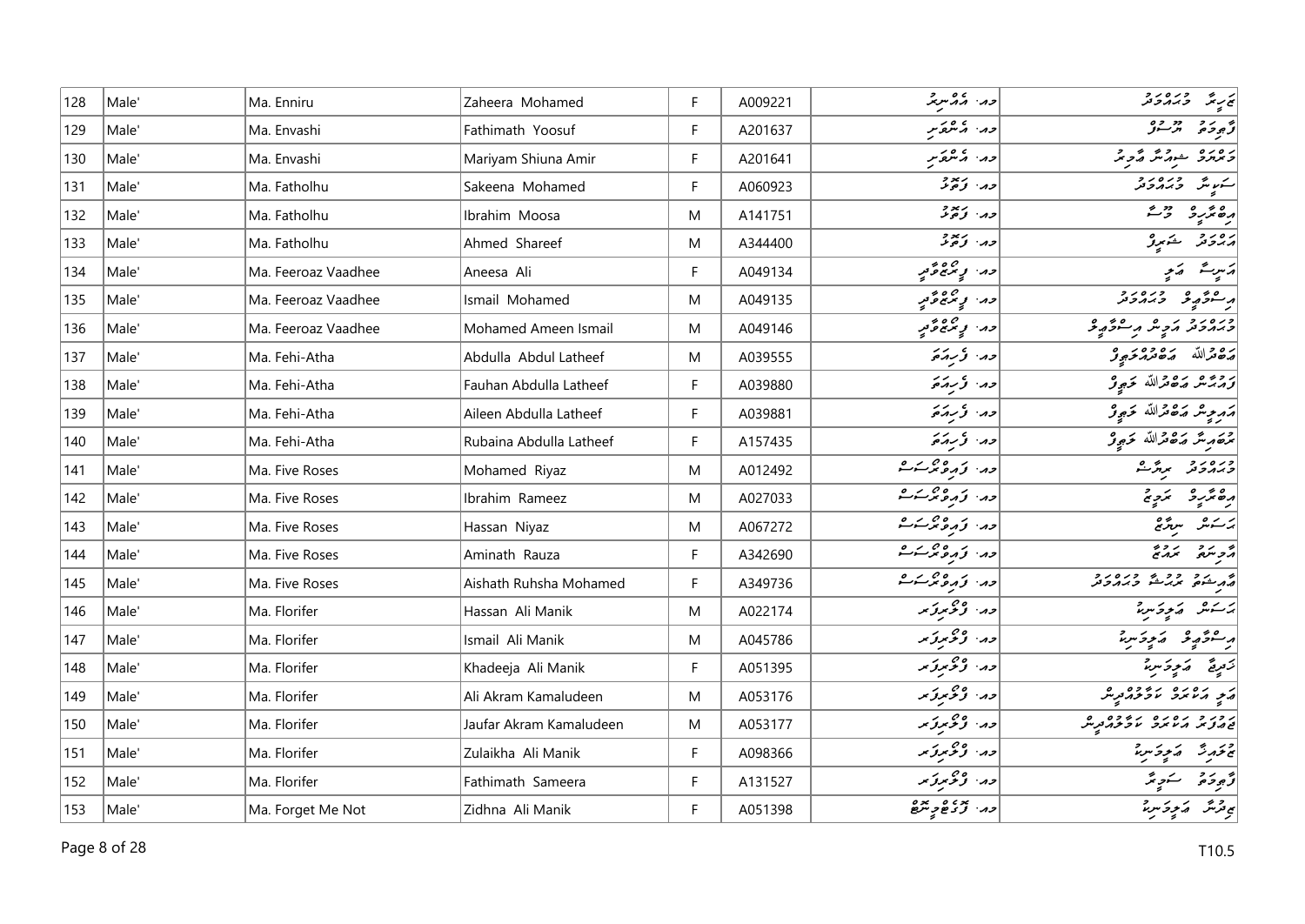| 154 | Male' | Ma. Forget Me Not | Ziyada                        | F  | A073933 | وربع وعاميده                    | ىج م <sup>ە</sup> رتىگە<br>م                                                                                            |
|-----|-------|-------------------|-------------------------------|----|---------|---------------------------------|-------------------------------------------------------------------------------------------------------------------------|
| 155 | Male' | Ma. Forget Me Not | Mariyam Zimna                 | F  | A076811 | وربع ومعرفة فللمع               | ر ه ر ه<br>  <del>ر</del> بربر ژ<br>ىبوۋىتر                                                                             |
| 156 | Male' | Ma. Forget Me Not | Abdulla Ziyam                 | M  | A082873 | ورسي ده و موه                   | <mark>بر صور</mark> الله<br>سم پر گر<br>سمبر گر                                                                         |
| 157 | Male' | Ma. Forget Me Not | Ibrahim Zirufaau              | M  | A084783 |                                 | و دیو د<br>سی مرز ک<br>ەر ھەترىر <i>3</i>                                                                               |
| 158 | Male' | Ma. Forget Me Not | Adam Ziyad                    | M  | A123189 | وربع وعاميده                    | پر دو<br>  پر تر جو سی پر تر تر                                                                                         |
| 159 | Male' | Ma. Forget Me Not | Ahmed Zaeem                   | M  | A124821 | وربع ومعرفة ومعرفة              | أرور و مردو                                                                                                             |
| 160 | Male' | Ma. Forget Me Not | Hassan Zihan                  | M  | A155566 | وړ٠ تر د ع د مره                | يرسەش پېرتىر                                                                                                            |
| 161 | Male' | Ma. Forget Me Not | Hussain Zifan                 | M  | A280087 |                                 | 2 سەر شىرە ئىرىدىكى<br>مەسىر                                                                                            |
| 162 | Male' | Ma. Frozen        | Aminath Rasheeda              | F  | A212352 | وړ ویږه په                      | أأترجم ترجع                                                                                                             |
| 163 | Male' | Ma. Frozen        | Mohamed Shareef               | M  | A322619 | כו <sub>ב</sub> י ציבים ל       | ورەر دىمبۇ                                                                                                              |
| 164 | Male' | Ma. Gajuraage     | Mohamed Jaleel                | M  | A012201 | ر و ده د<br>و در کی مرد         | ورەرو ئەرو                                                                                                              |
| 165 | Male' | Ma. Gajuraage     | ABDULLA JALEEL                | M  | A041940 | ر و د ه د<br>وړ کو ځمونو        | ەھىراللە<br>تع و ثحر                                                                                                    |
| 166 | Male' | Ma. Gajuraage     | Aishath Jaleel                | F  | A042713 | ر د د ه د<br>وړ کومخ مرد        | أأراد أنفر وأرادهم                                                                                                      |
| 167 | Male' | Ma. Gajuraage     | Rabia Abdul Jaleel            | F  | A044991 | ر د ده د<br>وړ کو تو تور        |                                                                                                                         |
| 168 | Male' | Ma. Gajuraage     | Khadeeja Abdul Jaleel         | F  | A049278 | ر و ده د<br>وړ کو تو بوی        | زَمِرِيَّ   رَەقْرَوْيَ وِ وَ                                                                                           |
| 169 | Male' | Ma. Gajuraage     | Ahmed Jaleel                  | M  | A051100 | ر د ده د<br>وړ کو تو تور        | بروزة في ويح                                                                                                            |
| 170 | Male' | Ma. Gajuraage     | Mahi Shafeeq                  | M  | A054858 | ر د و ه د<br>و د ک ت مرد        | ا د چې د شوړ ته کارونو کې له د او له کارونو کې د اندازه کې د کارونو کې د کارونو کې د کارونو کې لرکړي کې د کارو<br>موسيق |
| 171 | Male' | Ma. Gajuraage     | Mariyam Ivrisha Shafeeq       | F  | A054859 | ر د د د د د<br>د د ک د کار      | ويمترو برويريق خروتى                                                                                                    |
| 172 | Male' | Ma. Gajuraage     | Shaffa Shafeeq                | F. | A054861 | ر د ده د<br>د د کي نړۍ          | أشهرتن الشروعي                                                                                                          |
| 173 | Male' | Ma. Gajuraage     | Ibrahim Faisal Jaleel         | M  | A056052 | د در ده د<br>د د کي ندگ         | ړەندېرو زېرښو غږد                                                                                                       |
| 174 | Male' | Ma. Gajuraage     | Ahmed Amaan Mohamed           | M  | A066315 | ر د و د و<br>  وړ ک ي مرد       | גם גם גם כגם גב<br>גבבת גבית בגבבת                                                                                      |
| 175 | Male' | Ma. Gajuraage     | Adam Khalaf Matheen           | M  | A159632 | ر د ده د<br>وړ کو تو تو ت       | پروه زوو دَمٍ ش                                                                                                         |
| 176 | Male' | Ma. Gajuraage     | Ahmed Ahzam Ibrahim           | M  | A332902 | ر د د ه د<br>د د کي توک         | גפנק גפנס פיציב                                                                                                         |
| 177 | Male' | Ma. Gajuraage     | Mohamed Bilaal Ahmed          | M  | A334937 | دړ٠ د ده د                      | כנסנד פיצי נסנד                                                                                                         |
| 178 | Male' | Ma. Gajuraage     | Hussain Salih Ibrahim Sameer  | M  | A334938 | دړ کو دی                        | برسكر شروبه رەمزىرو سكرىم                                                                                               |
| 179 | Male' | Ma. Gajuraage     | Ismail Abdul Kareem Al Qadier | M  | A335156 | <br>  <del>د</del> ړ کو تو تر ت | ر مشرور و بره ده بره در در در د                                                                                         |
|     |       |                   |                               |    |         |                                 |                                                                                                                         |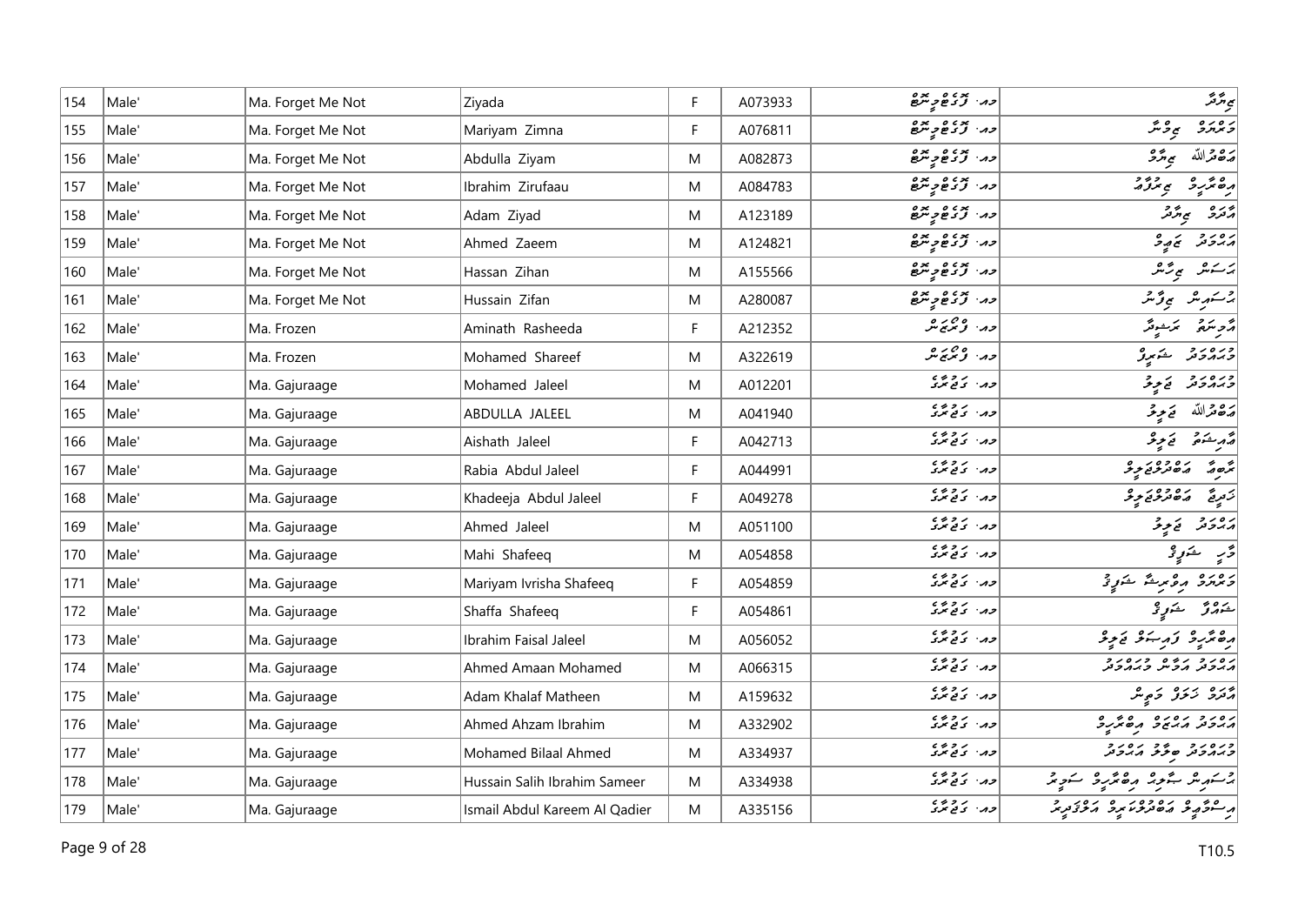| 180 | Male' | Ma. Gajuraage   | Ali Aywan Abdul Kareem Al<br>Oadier   | M  | A335157 | <br>  <i>ح</i> اد کامی محری                | ה התפית הסינית בית הליצית                |
|-----|-------|-----------------|---------------------------------------|----|---------|--------------------------------------------|------------------------------------------|
| 181 | Male' | Ma. Gajuraage   | Sarah Milna Abdul Kareem Al<br>Oadier | F. | A335831 | دړ٠ د ده د                                 | گريم و څرنگ پره ده د د کره توګیږي        |
| 182 | Male' | Ma. Gajuraage   | Mohamed Ayham Ibrahim                 | Μ  | A335981 | ر د و ه و<br>و د ک و مخرو                  | כמחכת התמכ תם המכ                        |
| 183 | Male' | Ma. Gajuraage   | Yoosuf Mihraan Matheen                | M  | A339354 | ر د د ه د<br>وړ کومخ مرد                   | د ده وه ورو و کم مر                      |
| 184 | Male' | Ma. Gajuraage   | Moosa Meekail Ahmed Jaleel            | M  | A341915 | ر د د ه د<br>وړ ک د مخه مرد                | ده په په په په دور د ورو                 |
| 185 | Male' | Ma. Gajuraage   | Mariyam Laila Mohamed Jaleel          | F  | A354466 | ر د ه ه د<br>وړ کو تو بوی                  | כמתכ צתַצ למחכת שַׁבְָצ                  |
| 186 | Male' | Ma. Gajuraage   | Hawwa Sara Mohamed Jaleel             | F  | A354467 | ر د د ه د<br>د د کي توک                    | رەپ پەيدەرەرەپ دو                        |
| 187 | Male' | Ma. Gajuraage   | Aminath Malika                        | F  | A366767 | ر و د ه و<br>وړ ک د مخ مور                 | أروشي وكالملمح                           |
| 188 | Male' | Ma. Gajuraage   | Looth Abdulla Jaleel                  | M  | A366768 | ر و د ه و<br>وړ ک تحه مرد                  | دو بره دالله تح دٍ د                     |
| 189 | Male' | Ma. Golden Moon | Khalid Gasim                          | M  | A033624 | ם פגם בפים.<br>כגי ב <del>ב</del> s יינבית | أرَّحِرْ وَجَسِّرَةُ                     |
| 190 | Male' | Ma. Golden Moon | Nasiha Khalid                         | F  | A033625 | ם פרי פרדים.<br>כדי ביב ציעבית             | ىگرىبىدىگە<br>رٌ وتر                     |
| 191 | Male' | Ma. Golden Moon | AMINATH NAFIZA                        | F  | A036112 | ם פגם בפיק.<br>בגי ציב ציביות              | دً حريرة مسترورةً                        |
| 192 | Male' | Ma. Golden Moon | Mohamed Nashid                        | M  | A038871 | ם פגם בפים.<br>בגי ביבש ייקבית             | و ر ه ر و<br>و بر د و تر<br>سرٌشەتر      |
| 193 | Male' | Ma. Golden Moon | Aishath Naifa                         | F  | A039963 | ם פי פריפים.<br>כוזי ביציב ייטבית          | ەڭرەشقى ئىتروگر                          |
| 194 | Male' | Ma. Golden Moon | Ibrahim Nashid                        | M  | A039967 | ם פגם בפים.<br>בגי ביבש ייקבית             | ارە ئ <sup>ې</sup> رى<br>س<br>سُرُشوترُ  |
| 195 | Male' | Ma. Golden Moon | Ahmed Nashid                          | M  | A048166 | ם פי פי פיקים.<br>כוזי ציב צ'יטביט         | رەر د شەر                                |
| 196 | Male' | Ma. Golden Moon | Fathimath Naziya Khalid               | F  | A049624 | בני ביבש מכתם.<br>כני ביבש ייטבית          | ژوده شهر ژویز                            |
| 197 | Male' | Ma. Golden Moon | Haseena Mohamed                       | F  | A051162 | ם פגם בפים.<br>בגי ביב ציביות              | يُرَ سِيسٌ وَيُرُورُو                    |
| 198 | Male' | Ma. Golden Moon | SARA AHMED KHALID                     | F. | A056373 | ם פגם בפיק.<br>בגי ציב ציביות              | سەنگە ئەرەپ ئەبەر                        |
| 199 | Male' | Ma. Golden Moon | Mariyam Samiya                        | F  | A057340 | ם פגם בפים.<br>בגי ביבש ייקבית             | ر ه ر ه<br><del>ر</del> بربرو<br>ستذورتر |
| 200 | Male' | Ma. Golden Moon | Mohamed Evan Ibrahim                  | M  | A067821 | ם הם הם בבים.<br>כוזי ביכש ייטביית         | ورەرد رومر رەمرد                         |
| 201 | Male' | Ma. Golden Moon | Hussain Nafiz                         | M  | A126116 | ם פגם בפים.<br>בגי ביבש ייקבית             | يز ستهرش التنموش                         |
| 202 | Male' | Ma. Golden Moon | Rasha Ibrahim Khalid                  | F. | A148526 | ם פי פי פיקים.<br>כוזי ציב צ'יטביטק        | برثة وهتربرد زور                         |
| 203 | Male' | Ma. Golden Moon | Hassan Naufal Ibrahim                 | M  | A163267 |                                            | ג' אייל יותר בין פי                      |
| 204 | Male' | Ma. Hathi       | Aisha Hilmy                           | F  | A011055 | وړ کې                                      | أمريشة الرقوح                            |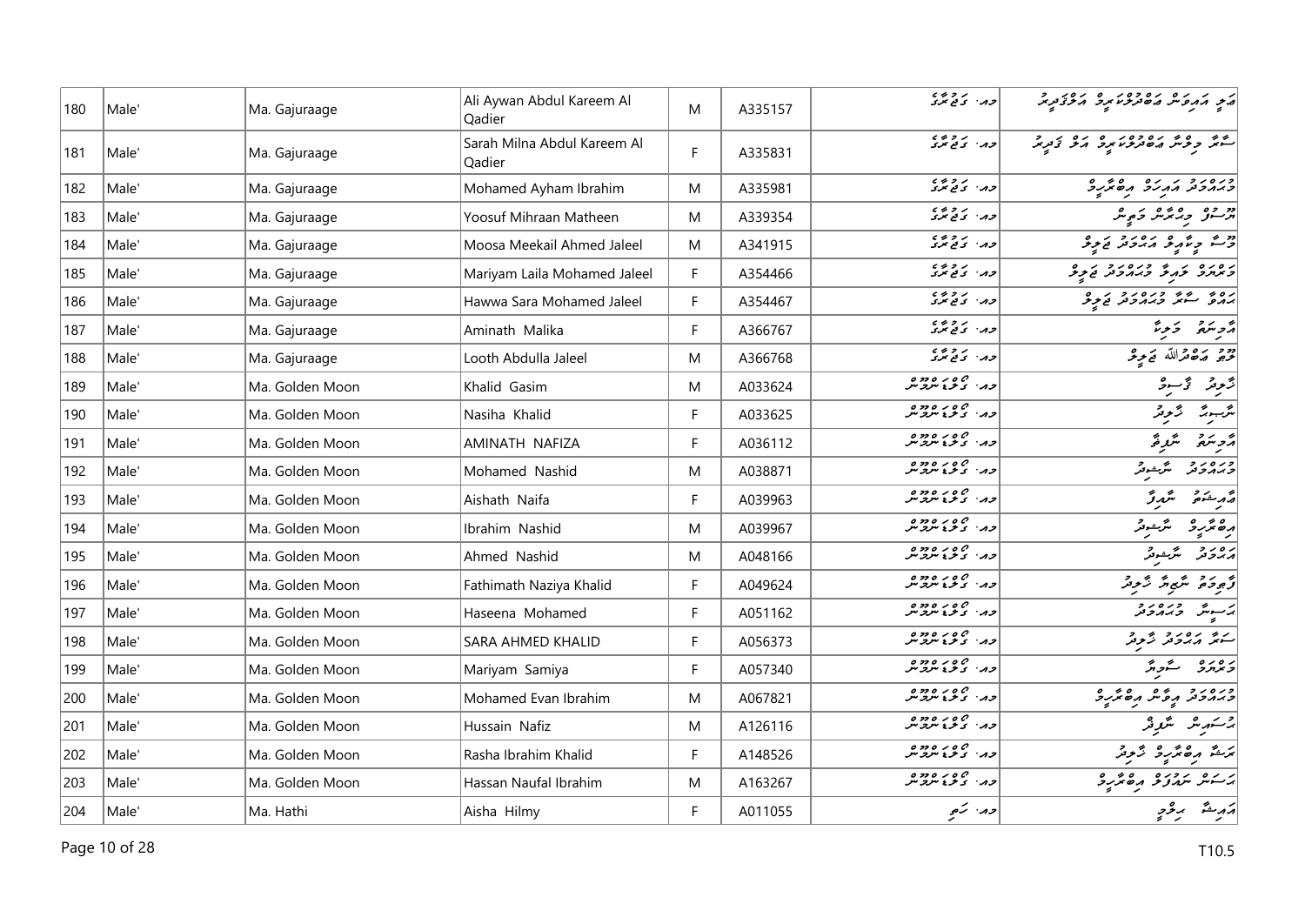| 205 | Male' | Ma. Hathi      | Hussain Hilmy          | M         | A011057 | ور. رَمِ                    | چرىسى بەقۋە                                 |
|-----|-------|----------------|------------------------|-----------|---------|-----------------------------|---------------------------------------------|
| 206 | Male' | Ma. Hathi      | Midhath Hilmy          | M         | A036397 | ور. رَمِ                    | و ورو بروو                                  |
| 207 | Male' | Ma. Honey      | Naeema Ali             | F         | A048955 | احد کے سر                   | بتمدة المتعج                                |
| 208 | Male' | Ma. Honey      | Mohamed Adil           | M         | A054717 | احد کے سی                   | ورەرد ھ.<br><i>دىدە</i> رد ھىر              |
| 209 | Male' | Ma. Honey      | Ahmed Munsif Adil      | M         | A150013 | احد کے سیب                  | גפגב בשהית הבקב                             |
| 210 | Male' | Ma. Ihahdhoo   | Mohamed Waheed         | M         | A012601 | כ <i>ורי וק ה</i> מבק       | ورەر دىرو                                   |
| 211 | Male' | Ma. Ihahdhoo   | Ismail Azhadhu         | M         | A119790 | כו <i>י וההח</i> בר         | أبر ستوصي فلتحرج والمراجعة                  |
| 212 | Male' | Ma. Ihahdhoo   | Aishath Sara           | F         | A120077 | בגי ג'מבר                   | لأرشك ستمر                                  |
| 213 | Male' | Ma. Ihahdhoo   | Ibrahim Aduham         | ${\sf M}$ | A120078 | כו <i>רי הה</i> אבר         | أرە ئۆر ئەزرە                               |
| 214 | Male' | Ma. Ihahdhoo   | FATHIMATH DHUMNA       | F         | A120079 | כו <i>רי הה</i> אבר         | و محمد محمد المعرض                          |
| 215 | Male' | Ma. Ihahdhoo   | Aminath Hamnath        | F         | A120080 | כורי וקביו בכ               | بروبرد<br>ۇ ئەسىرە                          |
| 216 | Male' | Ma. Ihahdhoo   | Mariyam Hudhuna        | F         | A339631 | כו <i>יי וג'ו</i> בק        | ر ه ر ه<br><del>ر</del> بربرگ<br>حە جە ئەشر |
| 217 | Male' | Ma. Iru Ali    | Ahmed Nazim            | M         | A033557 | در. ربزمنج                  | ر ه ر د<br>م.ر <del>د</del> مر<br>سَرْهِ رُ |
| 218 | Male' | Ma. Iru Ali    | Ali Nazim              | ${\sf M}$ | A034676 | در. ربزمزم                  | ړې شمور                                     |
| 219 | Male' | Ma. Iru Ali    | Fathmath Nazima        | F         | A043966 | در. ربزمرم                  | و و ده سر شوځه                              |
| 220 | Male' | Ma. Jaaralge   | Zeena Mohamed          | F         | A034420 | وړ٠ ځ برو ،                 | ې پر <i>دې د</i> رو                         |
| 221 | Male' | Ma. Jaaralge   | Aminath Zoona          | F         | A039645 | ود کا توره د<br>ود کا توکور | أأروسكم تمسح                                |
| 222 | Male' | Ma. Jaaralge   | Thoha Mohamed          | M         | A039654 | ود کم ترو ع<br>ود کم ترو د  | پر وره رو<br>چرگ وبرمرونر                   |
| 223 | Male' | Ma. Jaaralge   | Thiham Mohamed         | M         | A039776 | ود کے برون<br>ود کے بروی    | وره وره دو                                  |
| 224 | Male' | Ma. Jaaralge   | Aishath Zahuna Mohamed | F         | A119638 | ود کے برون<br>ود کے بروی    | و دره در دور در در در د                     |
| 225 | Male' | Ma. Jaaralge   | Ibrahim Thoif          | ${\sf M}$ | A157004 | ود کے برون<br>ود کے بروی    | مەھترىرى ئومرۇ                              |
| 226 | Male' | Ma. Jaaralge   | Fathimath Zidhna       | F         | A157005 | وړ٠ تخ <del>ترو</del> ی     | قُرْجِرَة بِمَحْرَمَّر                      |
| 227 | Male' | Ma. Jaaralge 1 | Radheefa Hussain       | F         | A072208 | ور في يروي 1                | برىرى ئەسىرىر                               |
| 228 | Male' | Ma. Jaaralge 1 | Aishath Saba Abbas     | F         | A341802 | ور وتحريح 1                 |                                             |
| 229 | Male' | Ma. Kanu Huraa | Ahmed Ibrahim Didi     | M         | A038005 | وړ ، ناس پرو                | גפנק גם הקבעת                               |
| 230 | Male' | Ma. Kanu Huraa | Mohamed Zilyan         | ${\sf M}$ | A071311 | وړ ، ناس پر                 | ورەرو نوپۇش                                 |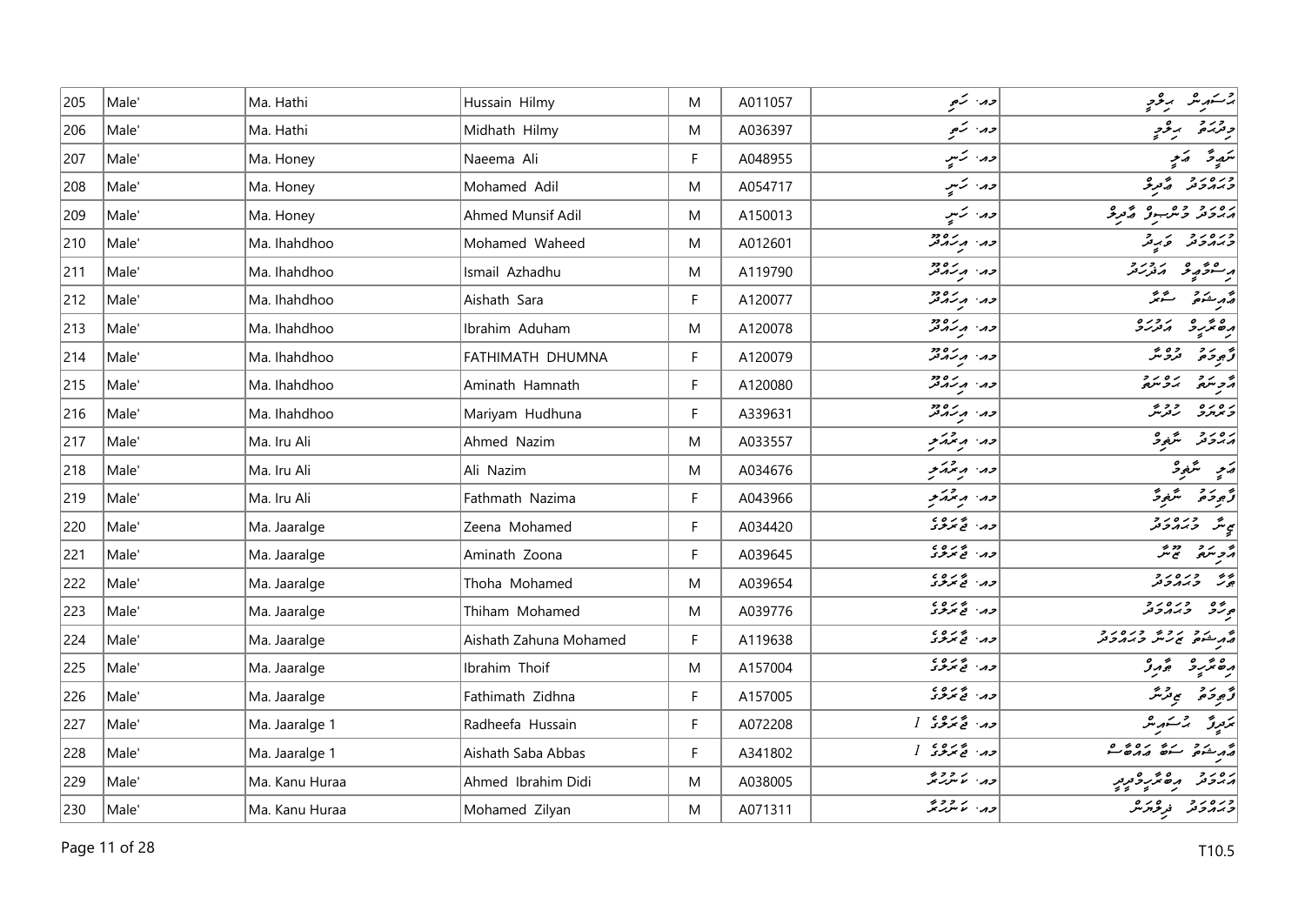| 231 | Male' | Ma. Kanu Huraa         | Aminath Shaffa                  | F  | A071312 | وړ ، ناس پر                                            | شەرىخ<br>  تەرىئىد                                        |
|-----|-------|------------------------|---------------------------------|----|---------|--------------------------------------------------------|-----------------------------------------------------------|
| 232 | Male' | Ma. Kanu Huraa         | Aishath Zifa                    | F  | A071313 | وړ ، ما سرچينې                                         | پ <sup>و</sup> پر ڪو<br>سم گر                             |
| 233 | Male' | Ma. Kanuhuraa View     | Hussain Sajid                   | M  | A028946 | כגי מיתגים כדי                                         | ر گئی فر<br>ج <sub>ەسىمەرىتىر</sub>                       |
| 234 | Male' | Ma. Kanuhuraa View     | Aishath Shuja'ath               | F  | A028988 | כגי מיתגית פג                                          | پھر مشتر ج<br>رح ۾ مرح<br>سنڌي جرحو                       |
| 235 | Male' | Ma. Kanuhuraa View     | Mariyam Aaniyath                | F  | A160047 | כגי מיתגים פה                                          | ر ه ر ه<br><del>ر</del> بربرگ<br>ر<br>مەسىرە              |
| 236 | Male' | Ma. Kanuhuraa View     | Abdulla Jawiz                   | M  | A283809 | בורי מייתמים בה                                        | ەھىراللە<br>يځ <i>و</i> ج                                 |
| 237 | Male' | Ma. Kanuhuraa View     | Wishama Ibrahim Didi            | F. | A283810 | כני מיתגים כב                                          | ر ه پژر د وربر<br>ر ه پژر د وربر<br>  په شوگر             |
| 238 | Male' | Ma. Kanuhuraa View     | Niyama Ibrahim Didi             | F  | A354391 | בני עיתים בה                                           | اسرتزقه<br>ەرھەترىر3 دىردىر<br>ر                          |
| 239 | Male' | Ma. Kinbigasdhoshuge   | Maumoon Abdul Gayoom            | M  | A000001 | 1 בגיע יש פי ביציבי<br>1 בגיע יש פי ביציע ביציע        | ر ه د ه د ه دده<br>پره ترو د برو                          |
| 240 | Male' | Ma. Kinbigasdhoshuge   | Ahmed Faris Maumoon             | M  | A000003 | בני עיתם ב' סיב כ ג'<br>המי עיתם ב' הבניגב             | גפגב <sub>קבאר באבית</sub>                                |
| 241 | Male' | Ma. Kinbigasdhoshuge   | Mohamed Ghassan Maumoon         | M  | A000004 | 12 יו מיום ב' שינקיבי<br>המוני מיום ב' שינקיבי         | כנסגב גם שם גבדבם<br>בגמבת המ—ית כמבית                    |
| 242 | Male' | Ma. Kuredhivaruge      | Abdul Muhaimin Mohamed<br>Fulhu | M  | A060440 | وړ٠ تا ترورو تر د                                      | גם כם כגבים בגם גבוב.<br>הסתי <i>בב ה</i> תכית בהמכתבית   |
| 243 | Male' | Ma. Kuredhivaruge Aage | Aishath Gulaisha                | F  | A035718 | وړ٠ تر تر تر و د و د و<br>د ۱۸ - تا تر تر تو تر د ار د | مەر شەھ تىخىرىش                                           |
| 244 | Male' | Ma. Kuredhivaruge Aage | Mohamed Rafiu                   | M  | A036008 | وړ٠ تر تر تر و د و د و<br>وړ٠ تر تر تر تر تر ور و      | ورەر د پروژ                                               |
| 245 | Male' | Ma. Kuredhivaruge Aage | Saeeda Mohamed                  | F. | A037178 | وړ٠ تر تر تر و د و د و<br>وړ٠ تر تر تر تر تر ور و      | و رە ر د<br><i>د بە</i> پەر<br>سەر تەڭر                   |
| 246 | Male' | Ma. Kuredhivaruge Aage | Hussain Sunil                   | M  | A037180 | وړ٠ د د د د د د د د                                    | يزڪريش ڪريري                                              |
| 247 | Male' | Ma. Kuredhivaruge Aage | Ibrahim Aneel Mohamed           | M  | A037181 | כו י מינקוס בי בי בי<br>כו י מינקוס בי בי בי           | مەھەر بە كەسرى دىمەدىر                                    |
| 248 | Male' | Ma. Kuredhivaruge Aage | Hassan Mifsil                   | M  | A037182 | وړ٠ د د د د د د د د                                    | يركىش بروسو                                               |
| 249 | Male' | Ma. Kuredhivaruge Aage | Mohamed Adam                    | M  | A037200 | وړ٠ تر تر ور ور ور<br>در٠ تر تر تر وري                 | ورەر د درە<br><i>دىد</i> ەرىر مەر <i>و</i>                |
| 250 | Male' | Ma. Kuredhivaruge Aage | Fathimath Gulaila               | F  | A044779 | وړ٠ تر تر تر و د د د<br>د ۱۸ تر تر تر تر تر د          | د بر د د د د د                                            |
| 251 | Male' | Ma. Kuredhivaruge Aage | Gulaiza Mohamed                 | F. | A045080 | وړ٠ تر تر تر و د و د و<br>وړ٠ تر تر تر تر تر ور و      | ورەر د<br><i>دى</i> رمەتر<br>تحر تحر مرتج                 |
| 252 | Male' | Ma. Kuredhivaruge Aage | Gulaifa Mohamed                 | F  | A074084 | وړ٠ تا ترترو تروم و د                                  | وړي په<br>ترمونو<br>و رە ر د<br>تر پر تر تر               |
| 253 | Male' | Ma. Kuredhivaruge Aage | Mariyam Lamha Hidad             | F  | A103869 | وړ٠ د ، د د د د ،<br>د ۱۰ م مرتزه مرد ار               | رەرە رەپ رىگە                                             |
| 254 | Male' | Ma. Kuredhivaruge Aage | Mariyam Mizra Abdul Hannan      | F  | A332890 | כגי עיצקפיציבי בי                                      | ر ہ ر ہ م ہ ر ہ و ہ ر ہ ہ ج<br>3 بربرو میں بر ہے ترجہ سرس |
| 255 | Male' | Ma. Kuredhivaruge Aage | Mohamed Lam-aan Hidad           | M  | A350525 | وړ٠ ته ترور وه وه و<br>وړ٠ ته ترور ترو لرو             | ورەرو رەپە روگە                                           |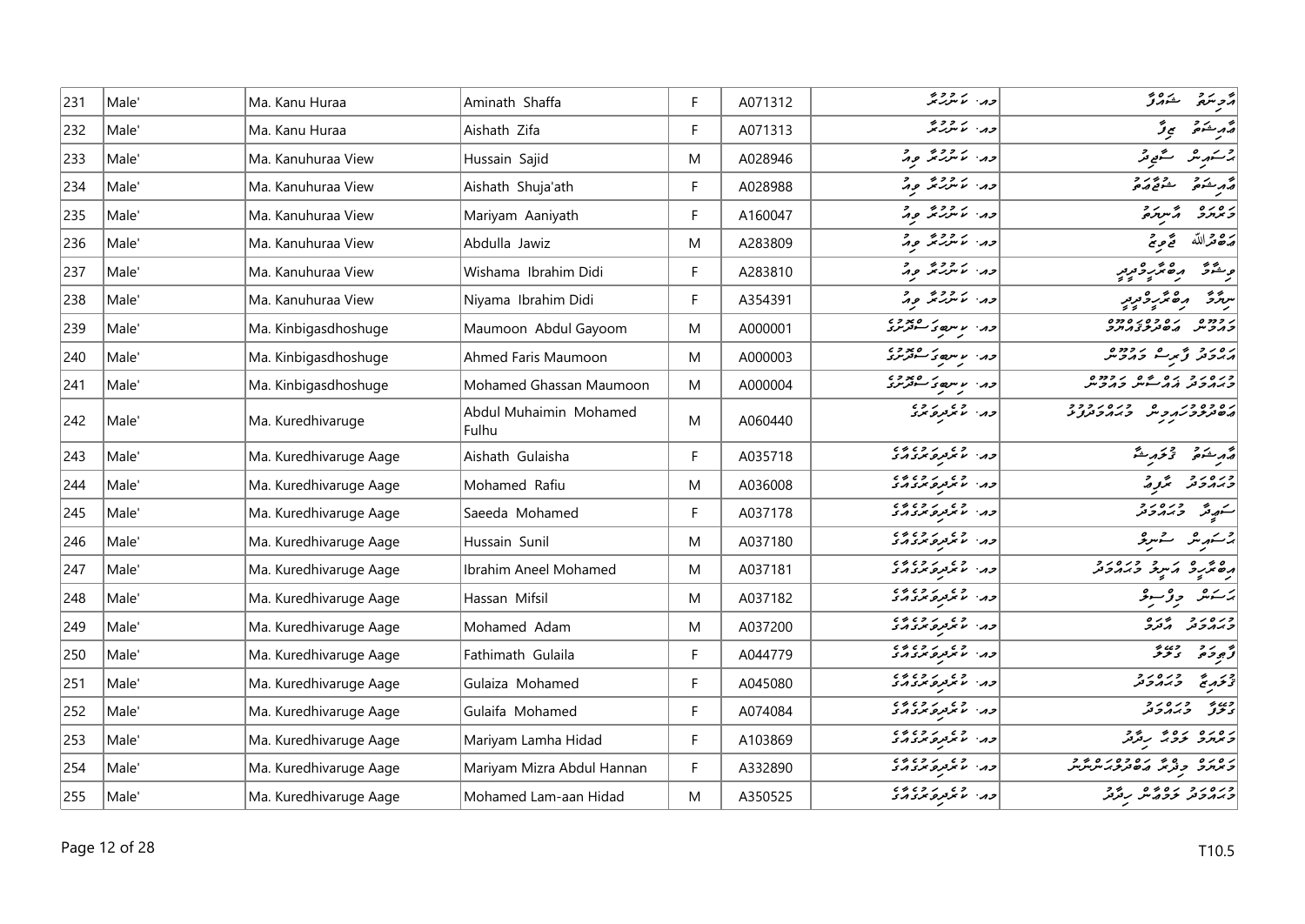| 256 | Male' | Ma. Laamu     | Fareeda Abdul Rahman         | F  | A049499 | وړ گړي                | كم مركز من حدد مده و حدد المركز من                                                                                                                                                                                    |
|-----|-------|---------------|------------------------------|----|---------|-----------------------|-----------------------------------------------------------------------------------------------------------------------------------------------------------------------------------------------------------------------|
| 257 | Male' | Ma. Laamu     | Hawwa Liusha Waheedh         | F  | A374391 | وړ گړي                | ره و محمد معرضه المحمد المحمد المحمد المحمد المحمد المحمد المحمد المحمد المحمد المحمد المحمد المحمد<br>  محمد المحمد المحمد المحمد المحمد المحمد المحمد المحمد المحمد المحمد المحمد المحمد المحمد المحمد المحمد المحم |
| 258 | Male' | Ma. Laamu     | Khadheeja Maeesha Waheed     | F. | A374407 | ود گرو                | زَمِيعٌ وَرِيدٌ وَرِيدٌ                                                                                                                                                                                               |
| 259 | Male' | Ma. Lilyge    | Muhammad Nahushal Nizam      | M  | A342588 | وړ ووځ                | ورەرو رورى سۆۋ                                                                                                                                                                                                        |
| 260 | Male' | Ma. Maanika   | Mohamed Adam                 | M  | A038355 | در به شهر             | כנסנכ שנם<br>כגמכת התכ                                                                                                                                                                                                |
| 261 | Male' | Ma. Maanika   | Ahmed Ali Maniku             | M  | A040166 | בו הרית.<br>כור הרית. | ג' ביב הבביתי                                                                                                                                                                                                         |
| 262 | Male' | Ma. Maanika   | Aminath Ali Manik            | F  | A051394 | כוזי זכות ע           | وحريمة وكمريح يربا                                                                                                                                                                                                    |
| 263 | Male' | Ma. Maanika   | Hassam Ahmed                 | M  | A114023 | ور. وُسِرْ            | ره وه ده دو<br>برد شو مدرو                                                                                                                                                                                            |
| 264 | Male' | Ma. Maanika   | Haifa Ahmed                  | F  | A151240 | כוזי זכות ע           | كهرق متدحقر                                                                                                                                                                                                           |
| 265 | Male' | Ma. Maanika   | Abdulla Aman Mohamed         | M  | A151241 | دە. ئەسىد             | رە داللە برۇ بو دىرە دو                                                                                                                                                                                               |
| 266 | Male' | Ma. Maanika   | Ahmed Zayan Mohamed          | M  | A151408 | כו. ז"ייט             | גם גם גם כגם גב<br>הגבת התית בגהכת                                                                                                                                                                                    |
| 267 | Male' | Ma. Maanika   | <b>IBRAHIM AZHAN MOHAMED</b> | M  | A342513 | در گریم               |                                                                                                                                                                                                                       |
| 268 | Male' | Ma. Male Faru | Ahmed Rifau                  | M  | A009907 | وړ گونونو             | ג פי ב"ב ב"ב"<br>הגבע יינצה                                                                                                                                                                                           |
| 269 | Male' | Ma. Male Faru | Haseena Ibrahim              | F  | A040679 | وړ گورنو              | برسوس مرەمخرى                                                                                                                                                                                                         |
| 270 | Male' | Ma. Male Faru | Fathimath Reena              | F. | A042419 | وړ گونونو             | قەددە بېتر                                                                                                                                                                                                            |
| 271 | Male' | Ma. Male Faru | Yamin Waleed                 | M  | A053316 | وړ گونۍ               | أثرج مثر<br>ءَ وِ تَرُ                                                                                                                                                                                                |
| 272 | Male' | Ma. Male Faru | Waleed Ibrahim               | M  | A053317 | وە، ئۇنۇبر            | وَمِيْدَ رِهْ مَّرِ وَ                                                                                                                                                                                                |
| 273 | Male' | Ma. Male Faru | Ishana Waleed                | F. | A053372 | در گ <sup>و</sup> زنر | ەر ئەشىگە<br>ءَ وِتر                                                                                                                                                                                                  |
| 274 | Male' | Ma. Male Faru | Riffath Waleed               | M  | A053373 | وړ گورو               | بروړه و<br>ءَ وِتر                                                                                                                                                                                                    |
| 275 | Male' | Ma. Male Faru | Abdulla Rifau                | M  | A055419 | وړ گونونو             | برە دالله<br>برڈ و                                                                                                                                                                                                    |
| 276 | Male' | Ma. Male Faru | Mohamed Rifau                | M  | A060268 | وړ گروگر              | بروگ<br>و ر ه ر د<br>د بر پر تر                                                                                                                                                                                       |
| 277 | Male' | Ma. Male Faru | Hussain Rifau                | M  | A061571 | وە، ئۇنۇبر            | يزخير شهور المروزة                                                                                                                                                                                                    |
| 278 | Male' | Ma. Male Faru | Aminath Neema                | F  | A061676 | وړ وگورو              | سرچُ<br>ړګر سرچ                                                                                                                                                                                                       |
| 279 | Male' | Ma. Merina    | Fathimath Ibrahim Didi       | F  | A039312 | دە ئېرىگە             | ا تو پر د<br>ىر ھەتئەر <sub>3 ت</sub> ىر تىر<br>ب                                                                                                                                                                     |
| 280 | Male' | Ma. Naares    | Azmath Jameel                | M  | A011474 | دە. ئىرىزىشە          | ر و ر د<br>م نور م                                                                                                                                                                                                    |
| 281 | Male' | Ma. Naares    | Ahmed Jameel                 | M  | A035001 | چەر، سرچرىشە          | پروژو نے چ                                                                                                                                                                                                            |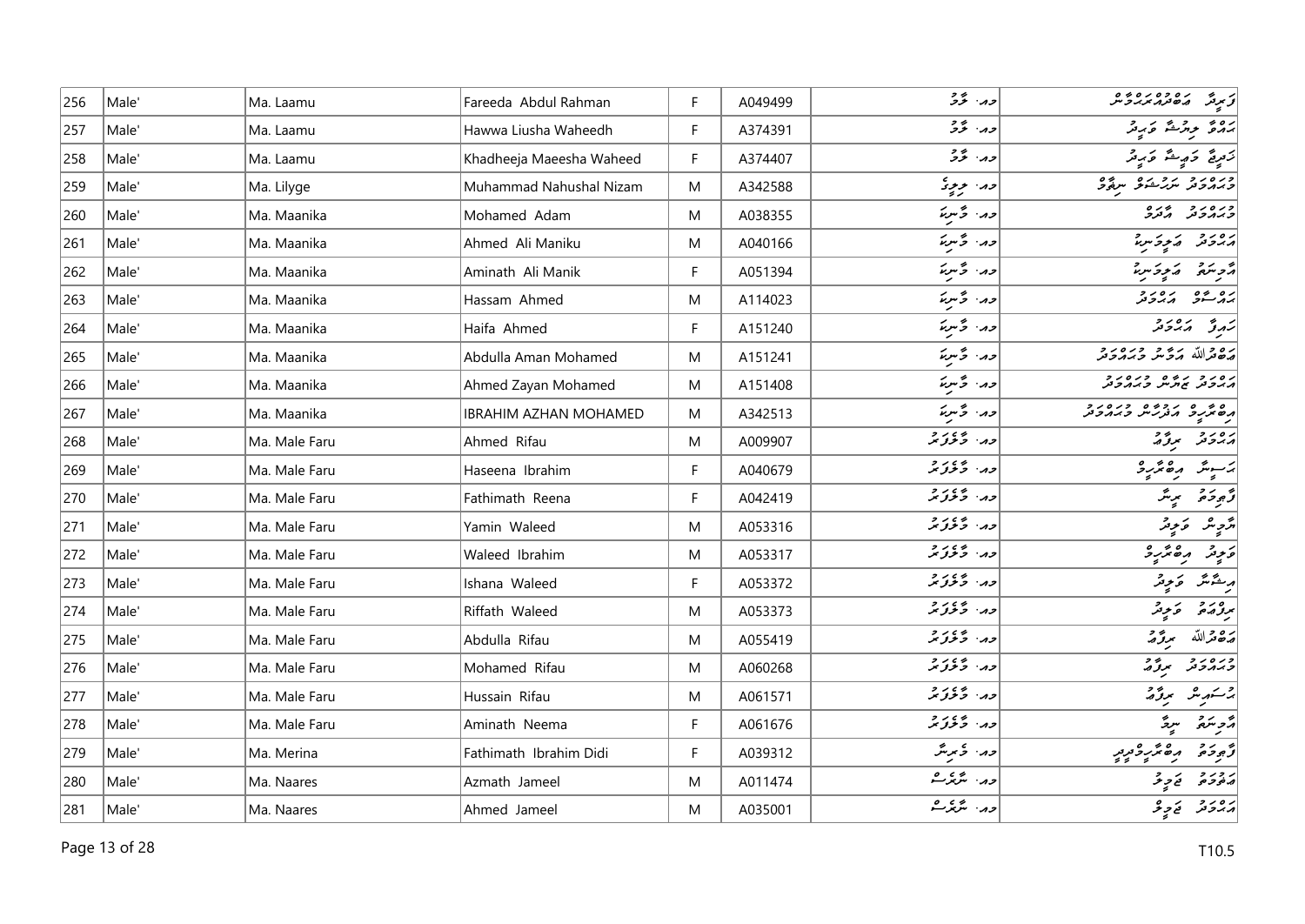| 282 | Male' | Ma. Naares      | Saudulla Jameel         | ${\sf M}$   | A039273 | حەر، سر پۇرى                      | ستوجر حرالله<br>تح تر بحر                                                                                         |
|-----|-------|-----------------|-------------------------|-------------|---------|-----------------------------------|-------------------------------------------------------------------------------------------------------------------|
| 283 | Male' | Ma. Naares      | Fathimath Jameel        | F           | A045395 | چەر، سرچرىشە                      | وتجوحكم فيحوفه                                                                                                    |
| 284 | Male' | Ma. Naares      | Ismath Jameel           | M           | A052333 | چەر، سرچرىشە                      | وبدذة فأوقر                                                                                                       |
| 285 | Male' | Ma. Naares      | Adil Jameel             | M           | A063791 | چەر، سرىئەر ھ                     | دًّىر ئۇ ئۇچ                                                                                                      |
| 286 | Male' | Ma. Naares      | AISHATH JAMEEL          | $\mathsf F$ | A065256 | چەر، سرچرىشە                      |                                                                                                                   |
| 287 | Male' | Ma. Naares      | Aminath Jameel          | $\mathsf F$ | A081525 | دە. ئىرىزىشە                      |                                                                                                                   |
| 288 | Male' | Ma. Naares      | Thoriq Jameel           | M           | A102700 | دە. ئىرىزىشە                      | $\begin{array}{cc} \overline{\begin{array}{cc} 2 & 2 \\ 2 & 2 \end{array}} & \end{array}$                         |
| 289 | Male' | Ma. Naares      | Faruhath Jameel         | M           | A114299 | چەر، سرچرىشە                      | و ورو د و و                                                                                                       |
| 290 | Male' | Ma. Naares      | Thoha Jameel            | M           | A258755 | چەر، سرپۇر                        | $\frac{2}{3}$ $\frac{2}{3}$ $\frac{2}{3}$                                                                         |
| 291 | Male' | Ma. Naares      | Aishath Ainy Shiyam     | $\mathsf F$ | A324066 | دە. ئىرىزىشە                      |                                                                                                                   |
| 292 | Male' | Ma. Naares      | Aminath Amaany Shiyam   | F           | A324086 | حەر، سرىر مە                      |                                                                                                                   |
| 293 | Male' | Ma. Naares      | Aalaa Azmath Jameel     | $\mathsf F$ | A389303 | <sub>حەم</sub> . ئىر <i>تىر</i> گ | $\begin{array}{c} 2\overline{)121200} \ \overline{)121000} \ \overline{)131000} \ \overline{)241000} \end{array}$ |
| 294 | Male' | Ma. Nageena     | Ahmed Fayaz             | M           | A060614 | وە. س <sub>كىچ</sub> ىتر          | أرەر دىر دىر                                                                                                      |
| 295 | Male' | Ma. Nageena     | Amira Amir              | $\mathsf F$ | A121322 | ور. سَيِسَّ                       | م و مد م محمد و محمد                                                                                              |
| 296 | Male' | Ma. Nalage      | Ibrahim Unais           | M           | A064217 | وړ شرور                           |                                                                                                                   |
| 297 | Male' | Ma. Nalage      | Saeedha                 | $\mathsf F$ | A082560 | وە سەر ئە                         | سنهيقر                                                                                                            |
| 298 | Male' | Ma. Nalage      | Yasaar Mohamed Fulhu    | M           | A096374 | وړ شرور                           | ىر مەير<br>مەسىر<br>و ر ه ر و و و<br>تر پر تر تر تر تر                                                            |
| 299 | Male' | Ma. Nalage      | Zahidha                 | F           | A120269 | وړ کرده                           | پچ رېتر<br>م                                                                                                      |
| 300 | Male' | Ma. Night Light | Shuwaida                | F           | A026430 | در سَرِ عَجَدِ عَ                 | المشتمة مرتبر<br>المشتمر مرتبر                                                                                    |
| 301 | Male' | Ma. Night Light | Mohamed Amir            | M           | A047134 | בו. יתוש צוש                      |                                                                                                                   |
| 302 | Male' | Ma. Night Light | Mariyam Saeed           | F           | A121019 |                                   | و ه ده ده کرد و                                                                                                   |
| 303 | Male' | Ma. Night Light | Afiyath Muna            | F           | A124681 |                                   | أزويره وتكر                                                                                                       |
| 304 | Male' | Ma. Night Light | Ibrahim Ziya            | M           | A156050 | در سَرِ عَجَدِ عَ                 | ەھترىرى بى <sub>ر</sub> گە                                                                                        |
| 305 | Male' | Ma. Night Light | Ahmed Zain Mohamed Amir | M           | A165325 | در سَرِ عَجَدِ ع                  | גם גב האניי בממכת האביל                                                                                           |
| 306 | Male' | Ma. Night Light | Haleemath Nasra         | F           | A166797 | $\frac{1}{2}$ حد سَمرة حَدرة      | بَرْدِدَةٌ سَرَجْهُ                                                                                               |
| 307 | Male' | Ma. Night Light | Mohamed Ihusan          | M           | A167009 | در سَرِ عَدَرِ عَ                 | ورەرو مەشقىر                                                                                                      |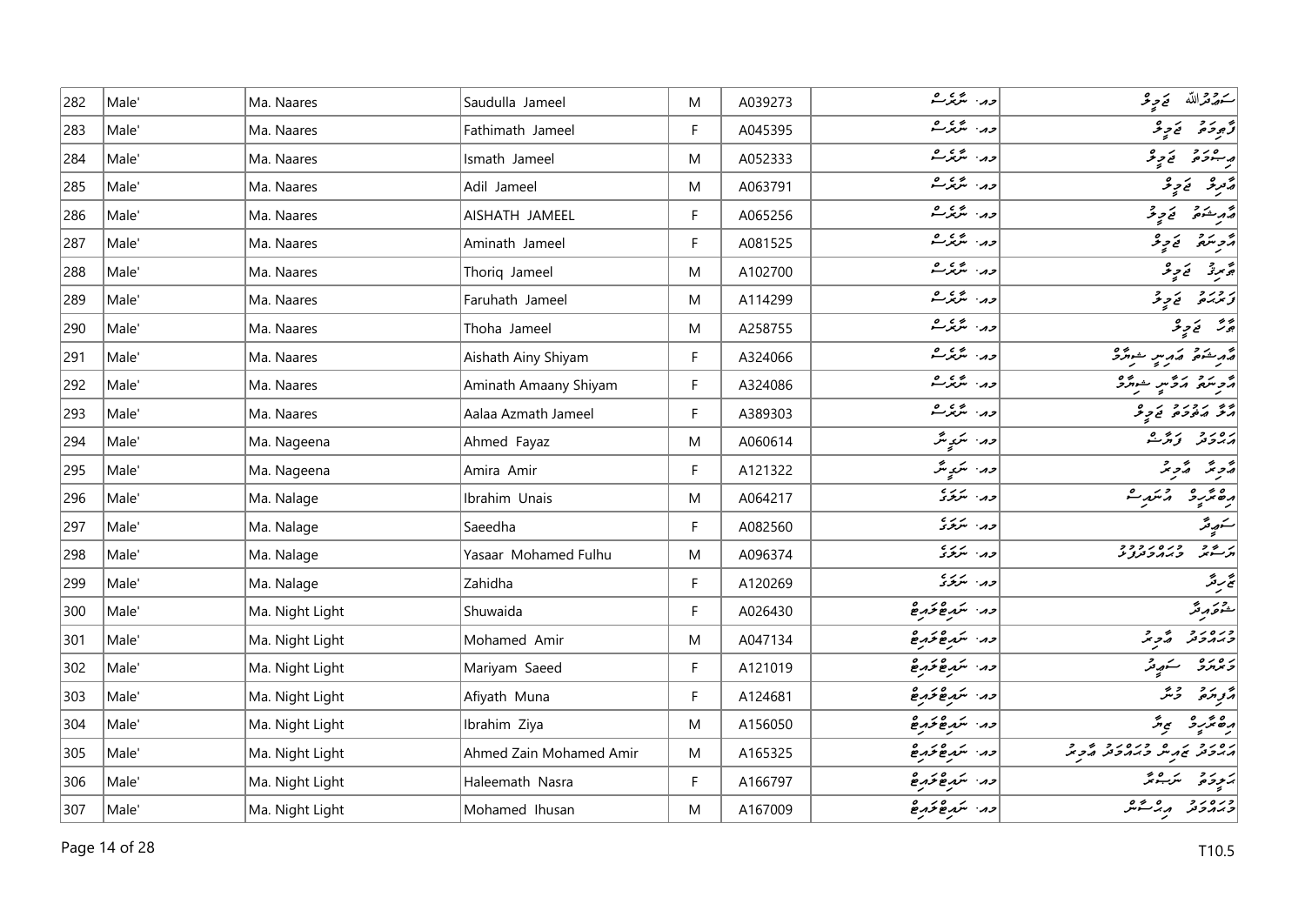| 308 | Male' | Ma. Nishaan   | Ahmed Ziyad                          | M           | A010959 | ور. سرڪرش                                                                                                       | ر ور د سرگرفتر<br>مرکز در سرگرفتر                                       |
|-----|-------|---------------|--------------------------------------|-------------|---------|-----------------------------------------------------------------------------------------------------------------|-------------------------------------------------------------------------|
| 309 | Male' | Ma. Nishaan   | Aminath Fazleen                      | F           | A022528 | <i>حەر سىنىڭىش</i>                                                                                              | أأديته وكالمحمد                                                         |
| 310 | Male' | Ma. Nishaan   | Saeed Ali                            | M           | A037135 | <i>ون سرمنگیل</i>                                                                                               | سکھی قدم                                                                |
| 311 | Male' | Ma. Nishaan   | Uswath Hassan                        | F           | A165934 | ارړ. سرشگرمر                                                                                                    | د وړو پر نه شر                                                          |
| 312 | Male' | Ma. Nishaan   | Yusrath Hassan                       | F           | A333105 | ارر. سرگیش<br>__                                                                                                | و قرار در برگستر کر                                                     |
| 313 | Male' | Ma. Nishaan   | Sofwath Hassan                       | M           | A333106 | وړ. سرستگ <i>س</i>                                                                                              | بەددە برىكەش                                                            |
| 314 | Male' | Ma. Nuzaaniz  | Fathimath Rasheeda                   | F           | A034940 | در. سرچمبرچ                                                                                                     | تزود كالمستوفر                                                          |
| 315 | Male' | Ma. Nuzaaniz  | Azma Abdullah                        | F           | A038412 | حەر، سرچ سرچ                                                                                                    | مَّ مَنْ مَنْ مِنْ اللَّهُ                                              |
| 316 | Male' | Ma. Nuzaaniz  | Ahmed Afzal                          | M           | A038414 | دە. ئىتى ئىرى                                                                                                   | رەرو روت                                                                |
| 317 | Male' | Ma. Nuzaaniz  | Aishath Liyaza                       | F           | A063833 | <i>دە. ش</i> ۇسرچ                                                                                               | وأرشكم وارتج                                                            |
| 318 | Male' | Ma. Nuzaaniz  | Sazma Abdulla                        | F           | A063834 | در. سرچمبرچ                                                                                                     | حَصِرَ مَصْعَرِ اللَّهُ                                                 |
| 319 | Male' | Ma. Nuzaaniz  | Mariyam Naswa                        | $\mathsf F$ | A085169 | در، سرچ سرچ                                                                                                     | رەرە سەرەۋ                                                              |
| 320 | Male' | Ma. Nuzaaniz  | Khashiath Binthu Muhammad<br>Thaslim | F           | A160643 | دە. سىنى سىنى                                                                                                   | تششره صره وره دو دره و                                                  |
| 321 | Male' | Ma. Nuzaaniz  | <b>ISMAIL IBAAN SHAREEF</b>          | M           | A161016 | دە. سىنى سىنى                                                                                                   | ړ ه څوړ و په شو شویږ                                                    |
| 322 | Male' | Ma. Orchard   | Aminath Shamma Ahmed                 | F           | A372429 | در، دګځویرو                                                                                                     |                                                                         |
| 323 | Male' | Ma. Orchard 1 | Mohamed Abid Saeed                   | M           | A036096 | $1 \stackrel{\circ}{\mathcal{K}} \stackrel{\circ}{\mathcal{K}} \stackrel{\circ}{\mathcal{K}} \cdot \cdot \cdot$ | ورەرو بەھىر سەر                                                         |
| 324 | Male' | Ma. Orchard 1 | <b>Ahmed Naufal Saeed</b>            | M           | A036097 | $1 \stackrel{\circ}{\mathcal{K}} \stackrel{\circ}{\mathcal{K}} \stackrel{\circ}{\mathcal{K}} \cdot \cdot \cdot$ | أبرور والمرور والمتحصر والمراجد                                         |
| 325 | Male' | Ma. Orchard 1 | Abida Adam                           | F           | A046977 | $1 \stackrel{\circ}{\mathcal{K}} \stackrel{\circ}{\mathcal{K}} \stackrel{\circ}{\mathcal{K}} \cdot \cdot \cdot$ | ړٌ صدٌ کړو و                                                            |
| 326 | Male' | Ma. Orchard 2 | Ahmed Abdul Razzaq Jabir             | M           | A000906 | $2 \frac{6}{5}$                                                                                                 | נים כי ניס כס ניס שיי בי כי היים בליסיה.<br>הגיבות השונה בהיה של בי שיי |
| 327 | Male' | Ma. Orchard 2 | Nirsiyan Abdul Razzaq                | M           | A343644 | $2 \frac{9}{2} \frac{6}{5}$                                                                                     | יתוק מים נפרסנסיבי                                                      |
| 328 | Male' | Ma. Orchard 3 | Aminath Jaufar                       | F           | A034471 | 3.255.45                                                                                                        | أأوسكة والمرواح                                                         |
| 329 | Male' | Ma. Orchard 3 | Zuhaira Jaufar                       | F           | A065075 | 3.255.45                                                                                                        | يحكم يحمد ومحمد                                                         |
| 330 | Male' | Ma. Orchard 3 | Mohamed Iaan Ali                     | M           | A344425 | $32222$                                                                                                         | ورەرو مەھر مەر                                                          |
| 331 | Male' | Ma. Orchard 3 | Aminath Jumana Ali                   | F           | A344426 | $32222$                                                                                                         | أأدبتهم فأذنائه أأبر                                                    |
| 332 | Male' | Ma. Orchard 3 | Mariyam Ula Waseem                   | F           | A344733 | $3$ $252 - 22$                                                                                                  | رەرە دۇ ئەسرى                                                           |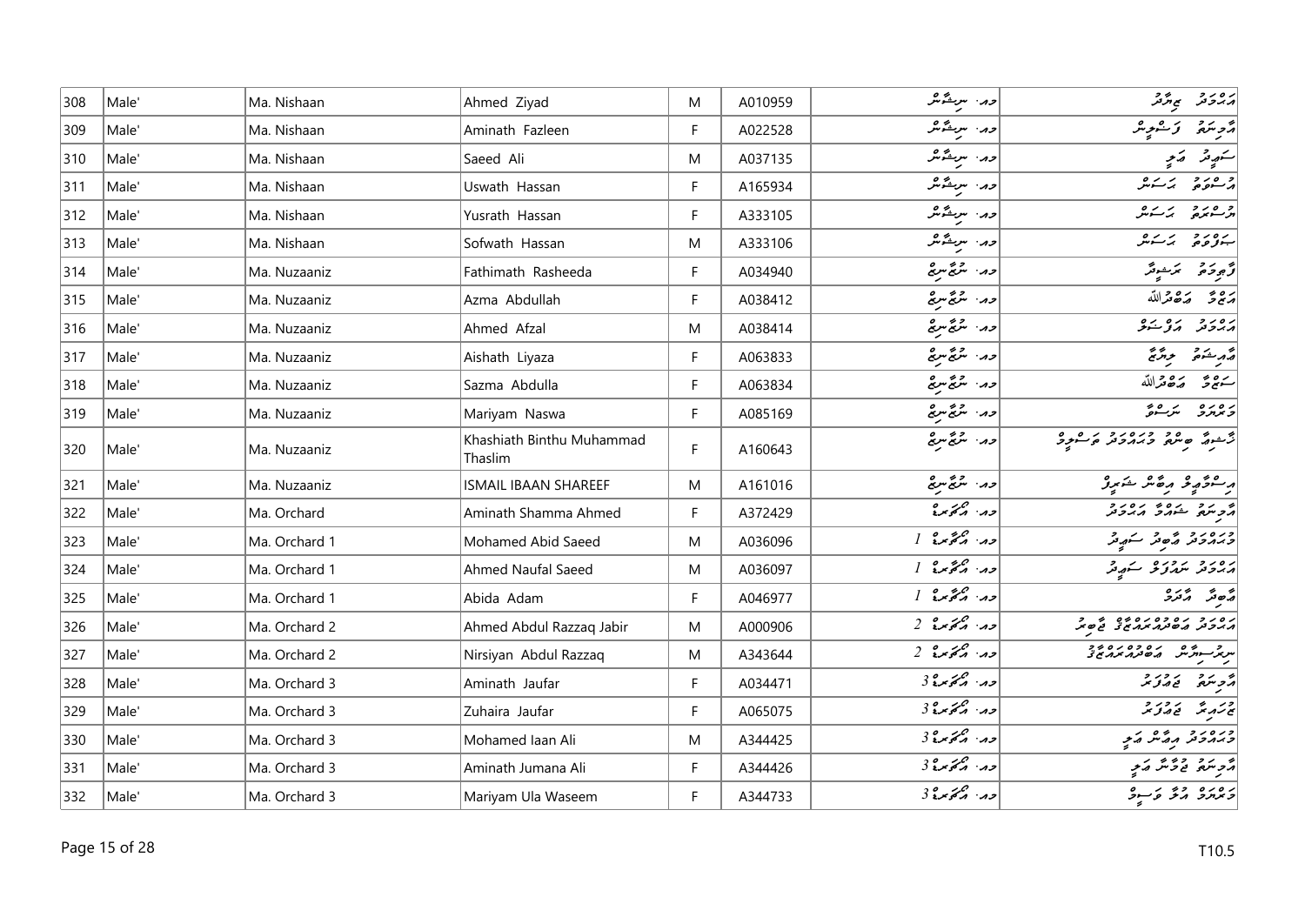| 333 | Male' | Ma. Orchard 4                    | Hassan Moosa            | M           | A022197 | 4.255.10                                          | ير کے مراج کے حالات                   |
|-----|-------|----------------------------------|-------------------------|-------------|---------|---------------------------------------------------|---------------------------------------|
| 334 | Male' | Ma. Raaspareege                  | Shiyaz                  | M           | A051621 | <sub>وە ،</sub> بۇ ھ <sub>ۇ</sub> بر <sub>ى</sub> | شودگريج<br>مر                         |
| 335 | Male' | Ma. Raaspareege                  | Moomina Shaugy          | F           | A051629 | <i>دە بە</i> ئۇسۇت <sub>ۇ ئىرى</sub>              | ودويژ<br>ستتورنج                      |
| 336 | Male' | Ma. Raaspareege                  | <b>Shimaz</b>           | M           | A068569 | دە. ئۇسۇ <sub>ت</sub> رىرى                        | شوڅ ځ<br>م                            |
| 337 | Male' | Ma. Raaspareege                  | Sinaz                   | M           | A102750 | حەر، ئۇستۇپرى<br><i>ھە</i> ر، ئۇستۇپرى            | سوشيح                                 |
| 338 | Male' | Ma. Raaspareege                  | Aishath Mohamed         | F.          | A131241 | دە. ئ <sup>ۇ</sup> سۇرىمى                         | مەرشىم دىرەرد                         |
| 339 | Male' | Ma. Raaspareege                  | Shariz Mohamed          | M           | A166932 | وړ٠ برگرور پرو                                    | شمرج وره رد                           |
| 340 | Male' | Ma. Raaspareege                  | Shahma Mohamed          | F           | A166937 | در برگرور پر                                      | شەرىخ<br>و رە ر د<br>تر پروتر         |
| 341 | Male' | Ma. Raaveege                     | Hassan Didi             | M           | A001169 | وړ٠ برٌوٍ دُ                                      | ئەسكەنلەردىر<br>  ئەسكەنلىقى          |
| 342 | Male' | Ma. Raaveege                     | Mohamed Shius           | M           | A114025 | وړ٠ برٌوٍ د                                       | $\frac{1}{2}$                         |
| 343 | Male' | Ma. Raaveege                     | Ahmed Shimal            | M           | A138371 | در گروگر                                          | أرەر دە ئىدۇ                          |
| 344 | Male' | Ma. Rauha                        | Aminath Adam            | F           | A036295 | وە بۇھۇ                                           | ړ و سره په دوره                       |
| 345 | Male' | Ma. Rauha                        | Mariyam Shiwleen        | $\mathsf F$ | A085339 | وړ برون                                           | ويرود جوه يده                         |
| 346 | Male' | Ma. Rauha                        | Ahmed Shifah            | M           | A323282 | وړ بره و                                          | رەر ئىرگ                              |
| 347 | Male' | Ma. Rauha                        | Fathimath Sumana Shifah | F           | A344877 | وړ برون                                           | تو دو دوسته شوژر                      |
| 348 | Male' | Ma. Reads                        | Hussain Ahmed Didi      | M           | A217884 | در. بر، م                                         | ج سەر شەر ئەر ئەر ئەر                 |
| 349 | Male' | Ma. Reedhoomaage                 | Mohamed Aslam           | M           | A077755 | وړ٠ مرمزونو                                       | כנסני הפנס                            |
| 350 | Male' | Ma. Reedhoomaage                 | Fathmath Noora          | F           | A098302 | כוזי תבקבים<br>כוזי תבקבים                        | قرم فرقته المسترنكر                   |
| 351 | Male' | Ma. Reedhoomaage                 | Mariyam Nisfa           | F           | A098391 | وړ ، موفرونو ته<br>  -                            | رەرە سرھۇ                             |
| 352 | Male' | Ma. Reedhoomaage                 | Unais Ahmed             | M           | A098392 | وړ٠ مرترون                                        |                                       |
| 353 | Male' | Ma. Reedhoomaage                 | Sobira                  | F           | A357155 | בוני וקברבים<br>כוני וקבקבים                      | بثوبر                                 |
| 354 | Male' | Ma. Reedhoomaage                 | Ibrahim Looth           | M           | A371931 | בוני וקבקים<br>כוני וקבקים                        | ەھەرىرى دەر                           |
| 355 | Male' | Ma. Reedhoomaage                 | Zindhu Ahmedh Naseem    | F           | A372143 |                                                   | ے مرد در دیگر دیگر<br>محمد مرد در مرد |
| 356 | Male' | Ma. Reedhoomaagey<br>hulhangubai | Aminath Rasheeda        | F           | A089678 | בגי תְנֹקְפְצְיִנְיִתְצְיֵם,                      | مەمەسىمە ئىكسىدىگە                    |
| 357 | Male' | Ma. Reedhoomaagey<br>hulhangubai | Mohamed Eshar Ali       | M           | A167050 | - ۲۶ ده ۲۶ ور<br>۱۶ - مرتز <i>5 ژب</i> وسوی       | وره رو مرتج تر مکم                    |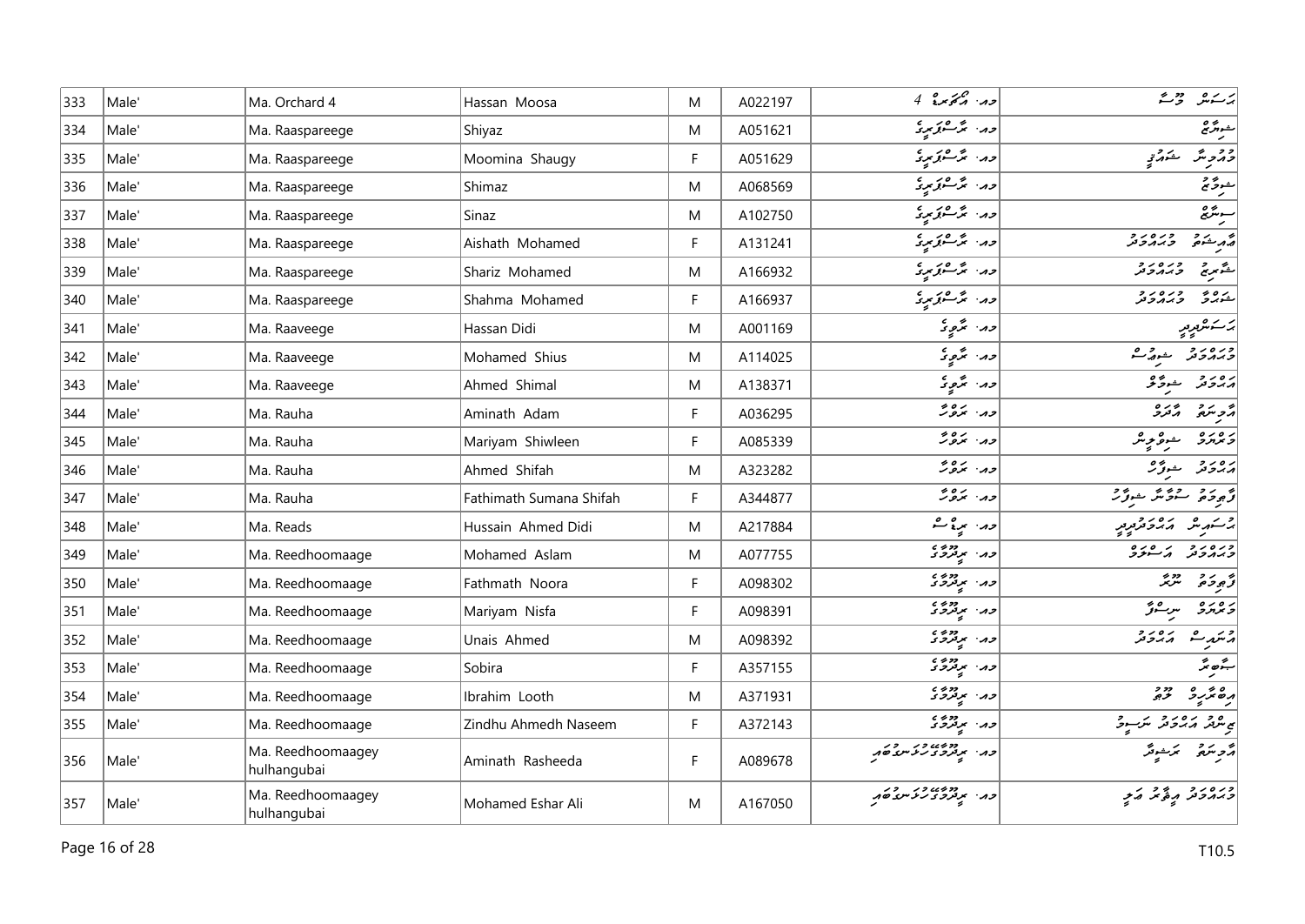| 358 | Male' | Ma. Reedhoomaagey<br>hulhangubai | Lubna Ali              | F. | A167088 | בגי תנקפי בגודם.<br>כגי תנקפי גיליינים ב | دەش كەبر                                             |
|-----|-------|----------------------------------|------------------------|----|---------|------------------------------------------|------------------------------------------------------|
| 359 | Male' | Ma. Reedhoomaagey<br>hulhangubai | Ahmed Nisham Ali       | Μ  | A323424 | כגי תבקים בין הפי<br>כגי תבקים ביטוע סף  | أرەر دە سرىشگى كەير                                  |
| 360 | Male' | Ma. Reedhoomaagey<br>hulhangubai | Fathmath Loona Ali     | F  | A329561 | כני תנקפו מים כן<br>כני תנקפו מיטביסו    | و به ده دوند که د                                    |
| 361 | Male' | Ma. Riverdale                    | Aishath Shallha Shahid | F  | A128892 | وە برۇپرەم                               | د<br>د کر شوی شور شور د ک                            |
| 362 | Male' | Ma. Rosario                      | Aminath Mohamed        | F. | A035665 | حەر سىمى ئىستىمبىر                       | و دره دره در د                                       |
| 363 | Male' | Ma. Rosario                      | Raimoon Zahir          | M  | A037305 | حەر سىمى ئىستىمبىر                       | بروده پرېژ                                           |
| 364 | Male' | Ma. Rosario                      | Aminath Rimsha         | F  | A037306 | ور. برگرمر                               | أأوسكم بروك                                          |
| 365 | Male' | Ma. Rosario                      | Mariyam Rizma          | F. | A058018 | ور. برگرمر                               | במחבר משב                                            |
| 366 | Male' | Ma. Saadhee Villa Uthurubai      | Yoosuf Abdul Jaleel    | M  | A053586 | در گروگر دوده                            | מ כם גם כם <i>בי</i> ת<br>ת—נצ                       |
| 367 | Male' | Ma. Saadhee Villa Uthurubai      | Gasim Abdul Jaleel     | M  | A114837 | در گرده د دوده                           | و ده ده ده ده د و<br>تحسن د هامبرونج و د             |
| 368 | Male' | Ma. Saadhee Villa Uthurubai      | Aishath Layal Gasim    | F. | A337342 | در گرود مورده                            | ۇرىشى كەرگە ئىسى                                     |
| 369 | Male' | Ma. Sahil                        | Shakeela Mohamed       | F. | A034096 | دە. سەربۇ                                | و ره ر د<br><i>د ب</i> رگرفر<br>ىشكە بەرىگە<br>سىسمى |
| 370 | Male' | Ma. Sahil                        | Fathimath Nilfa        | F  | A034439 | دە. سەربى                                | ژُودَهُ سِرْرٌ                                       |
| 371 | Male' | Ma. Sahil                        | Aishath Shifa          | F. | A034440 | دە. سەربۇ                                | و<br>وگرڪو ڪرڙ                                       |
| 372 | Male' | Ma. Sahil                        | Aminath Luhushan       | F. | A034446 | دە. سەربى                                | أورة ودفقه                                           |
| 373 | Male' | Ma. Sathaha                      | Surayya Amir           | F  | A141391 | وړ خوړ                                   | وره و و د                                            |
| 374 | Male' | Ma. Sathaha                      | Abdulla Amir           | M  | A201401 | وە، سەھەر                                | برە تراللە<br>ە ئەرىخە                               |
| 375 | Male' | Ma. Shaadhee Villa               | Mauroof Amir           | M  | A075580 | وړ٠ څوړ <sub>يو قر</sub>                 | ر و دوه<br><del>و</del> پر تر<br>ەرىمى               |
| 376 | Male' | Ma. Shaahee                      | Mohamed Arif           | M  | A059638 | ه .<br>احد شور                           | ورەر دەرد                                            |
| 377 | Male' | Ma. Shaahee                      | Ahmed Arif             | M  | A081589 | $\frac{1}{2}$                            | برەر ئە ئەر                                          |
| 378 | Male' | Ma. Shaahee                      | Aminath Afnan          | F. | A341667 | احد مقرر                                 | أأدج المتحر المراكب والمراكب                         |
| 379 | Male' | Ma. Shaahee                      | Mohamed Imthinan       | M  | A341669 | احد مقرر                                 | ورەرو مەۋەپترىتر                                     |
| 380 | Male' | Ma. Shaahee                      | <b>IBRAHIM ANAAN</b>   | M  | A387835 | حەر، ئىقمە                               | مقترره مترش                                          |
| 381 | Male' | Ma. Shikaaru                     | Maimoona Hussain       | F  | A033373 | اور. خوند محمد                           | أقرار فينجم بمستور مثل                               |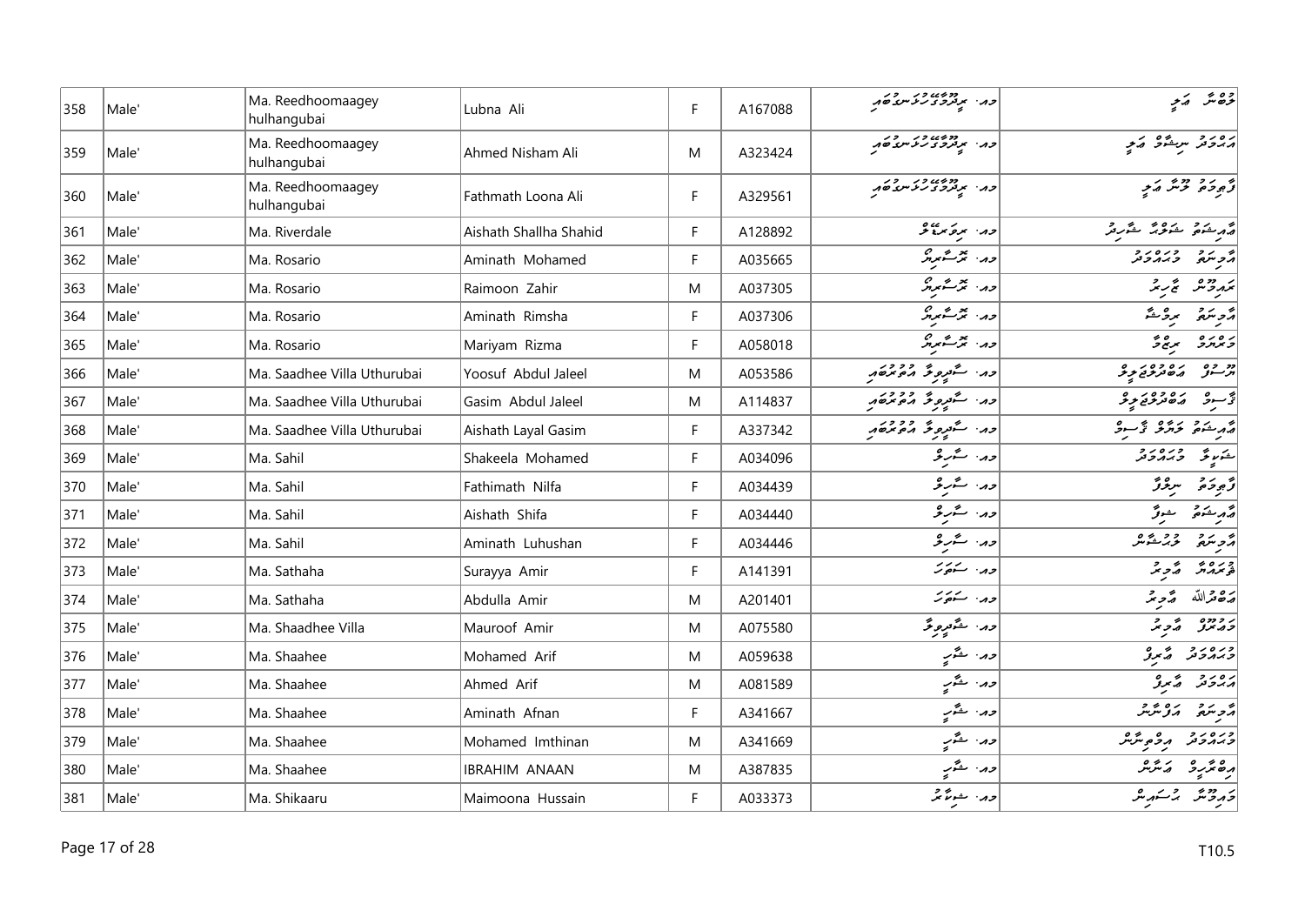| 382 | Male' | Ma. Shikaaru    | FATHIMATH NAHIDA          | $\mathsf F$ | A073429 | حەر، سىيەتلەر<br>مەس       | و محمد محمد المحمد المحمد المحمد<br>المحمد المحمد المحمد المحمد المحمد المحمد المحمد المحمد المحمد المحمد المحمد المحمد |
|-----|-------|-----------------|---------------------------|-------------|---------|----------------------------|-------------------------------------------------------------------------------------------------------------------------|
| 383 | Male' | Ma. Shikaaru    | Aminath Hussain           | F           | A102083 | حەر، سىرتىگە               | أروسي بالمسكر                                                                                                           |
| 384 | Male' | Ma. Shikaaru    | MOHAMED SUAD              | M           | A113169 | دړ. خوړنمه                 | وره رو دود<br>وردرونر سوړنر                                                                                             |
| 385 | Male' | Ma. Shikaaru    | Ahmed Nishar              | M           | A130902 | دړ. خوړنمه                 | أرور و سر المحمد                                                                                                        |
| 386 | Male' | Ma. Shikaaru    | Aishath Ijna Abdulla      | $\mathsf F$ | A341861 | دړ. سورتمبر                | قَدَّمَ شَعْفَى مِنْ قَدَّةً مِنْ قَدْ اللَّهَ                                                                          |
| 387 | Male' | Ma. Shikaaru    | ARUZAN ALI                | M           | A345415 | ور. خوند پر                | برەيرى پەر                                                                                                              |
| 388 | Male' | Ma. Sigmaa      | Mohamed Mujuthaz          | M           | A023034 | وړ٠ سوی څ                  | 0 4 0 2 2 9 7 0 7 2<br>C X X 2 4 7 7 7 7 7 7 7                                                                          |
| 389 | Male' | Ma. Sigmaa      | Ahmed Fawwaz              | M           | A024882 | وړ٠ سوی څ                  | ג סג כ צ מ שיב<br>הגב ט צ ג מ שיב                                                                                       |
| 390 | Male' | Ma. Sigmaa      | Hussain Jahhaz            | M           | A024883 | در. سودگ                   | جر شهر سي مره و د ج                                                                                                     |
| 391 | Male' | Ma. Sigmaa      | Abdulla Adam              | M           | A059168 | وړ. سوڅ                    | مَدَّة مَّرْسَدَّ                                                                                                       |
| 392 | Male' | Ma. Sigmaa      | Aishath Fariheen          | $\mathsf F$ | A062087 | در ۱۰ سورگی                | ەر ئىسى ئىرىدىكى<br>مەر ئىسى ئىرىدىكى                                                                                   |
| 393 | Male' | Ma. Sigmaa      | Hassan Rikaz              | M           | A062108 | حەس سوڭ ھ                  | برسكان برائيج                                                                                                           |
| 394 | Male' | Ma. Sigmaa      | Rasheeda Hassan           | F           | A062901 | $55 - 15$                  |                                                                                                                         |
| 395 | Male' | Ma. Sigmaa      | Khadeeja Abdulla          | $\mathsf F$ | A081606 | $rac{20}{55}$              | ترميعً صَرَهُ مَدَاللّهِ                                                                                                |
| 396 | Male' | Ma. Sigmaa      | Fathmath Thahseen Abdulla | F           | A138345 | $rac{1}{2}$                | قرموحا محتاسيكر مكافرالله                                                                                               |
| 397 | Male' | Ma. Three Moons | Mohamed Zaheen            | M           | A022289 | در و پروترے<br>ا           | ورەرو يې پر                                                                                                             |
| 398 | Male' | Ma. Three Moons | Zulfa                     | F           | A036516 | وړ٠ و <sub>کم</sub> ږو ترگ | و ه و.<br>پح نژگ                                                                                                        |
| 399 | Male' | Ma. Three Moons | Fathimath Roza            | F           | A060873 | در. و پروترے               | مړينځ<br>وٌمورَم                                                                                                        |
| 400 | Male' | Ma. Three Moons | Ahmed Riyaz               | M           | A063450 | در و پروترے<br>ا           | גפגב <sub>מ</sub> ת-                                                                                                    |
| 401 | Male' | Ma. Three Moons | Mariyam Rasheeda          | F           | A064530 | در و پردید.                | ر ه ر ه<br><del>و</del> بربرو<br>كرشوقر                                                                                 |
| 402 | Male' | Ma. Three Moons | Zuhudha                   | $\mathsf F$ | A066080 | وړ٠ و پروترگ               | ح 2 مگر<br>سی مرکز                                                                                                      |
| 403 | Male' | Ma. Three Moons | Hawwa Zahira              | F           | A086668 | وړ٠ و پروترگ               | رەپچ<br>پچ پر پټر<br>مخ                                                                                                 |
| 404 | Male' | Ma. Three Moons | Mariyam Lauza             | $\mathsf F$ | A120408 | در. و پردیور               | ر ه ر ه<br><del>ر</del> بربرگ<br>تر و پر<br>موبر مح                                                                     |
| 405 | Male' | Ma. Three Moons | Aminath Neeza             | F           | A120409 | وړ٠ و پروترگ               | ړې سره<br>سرچٌ                                                                                                          |
| 406 | Male' | Ma. Three Moons | Mohamed Mumeeth           | M           | A120410 | در و دوره                  | כנסגב כבי<br>כגובע כבים                                                                                                 |
| 407 | Male' | Ma. Three Moons | Mohamed Maish             | M           | A161748 | وړ٠ ه پروترگ               | ورەرو ۇرى                                                                                                               |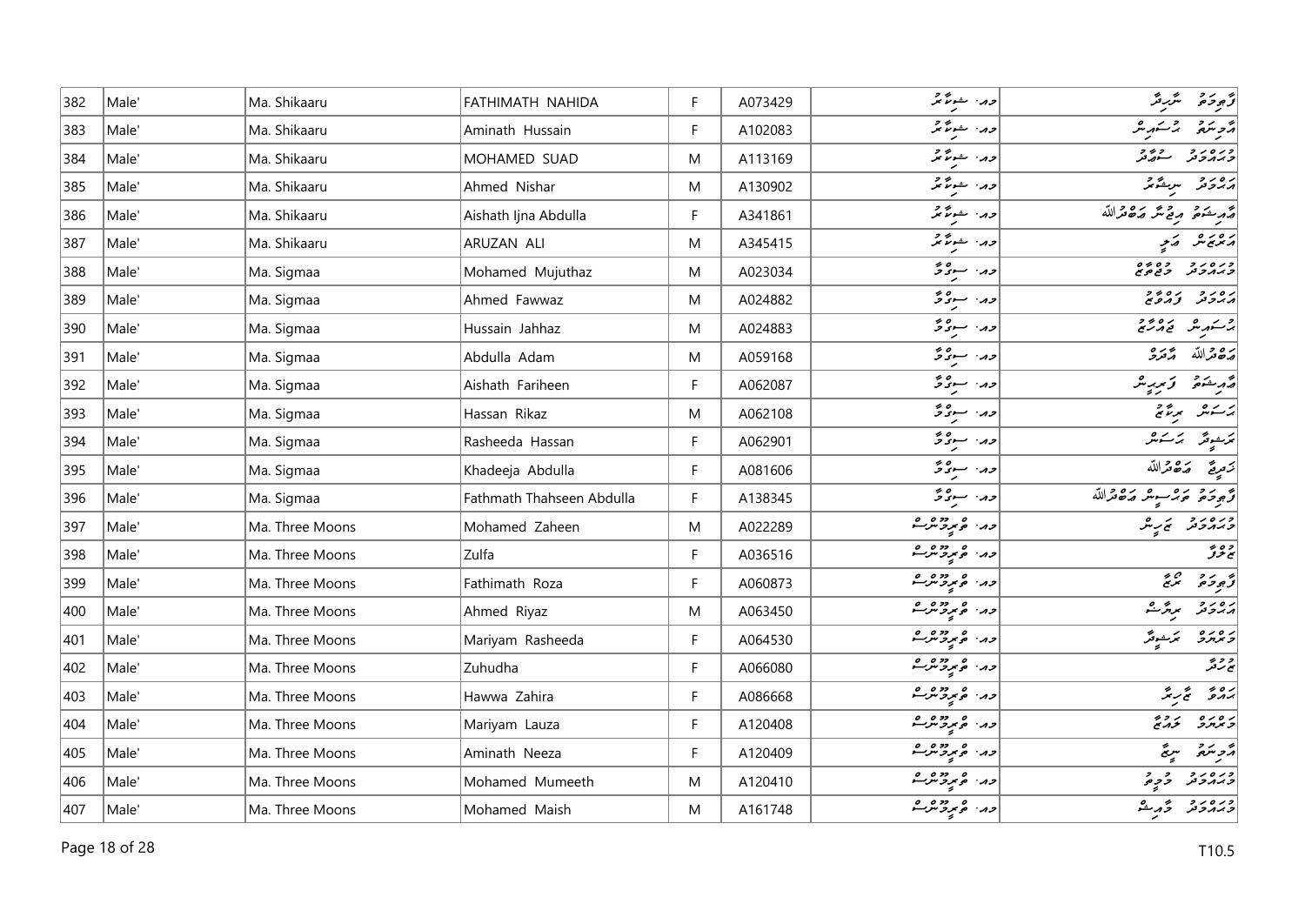| 408 | Male' | Ma. Three Moons | Maisan Saeedh            | F           | A344873 | در و پروترے<br>ا                    | ئەربەش سەر بىر                                                                                       |
|-----|-------|-----------------|--------------------------|-------------|---------|-------------------------------------|------------------------------------------------------------------------------------------------------|
| 409 | Male' | Ma. Three Moons | Aishath Nashwa Mohamed   | F           | A345064 | وړ٠ و پروترگ                        | ه دره دره وره درد<br>درخوم سرشو وبردوند                                                              |
| 410 | Male' | Ma. Three Moons | Mohamed Ikan Riyaz       | M           | A346124 | در و پردشء<br>ا                     | ورەرو مەشىر برېژىنە                                                                                  |
| 411 | Male' | Ma. Three Moons | Aishath Hamsa Riyaz      | F           | A350016 | در و پردیور                         | ۇرىئو رەڭ برېزىش                                                                                     |
| 412 | Male' | Ma. Three Moons | Hibathulla Ibrahim       | F           | A354465 | وړ٠ ه پروترگ                        | برقة الله رقة مرَّبة و                                                                               |
| 413 | Male' | Ma. Top View    | Salma Ali                | $\mathsf F$ | A034447 | בו שלפיק                            | سەۋىۋە سەمبە                                                                                         |
| 414 | Male' | Ma. Top View    | Mariyam Lamath Ibrahim   | F           | A379106 | בו שלפיק                            | , סגם גםגד פי פי<br>כימתכ יכבתים תפיאתים                                                             |
| 415 | Male' | Ma. Top View    | Aishath Shajnath Ibrahim | F           | A383026 | בו שלפיק                            | و من المسلم المسلم المسلم المسلم المسلم المسلم المسلم المسلم المسلم المسلم المسلم المسلم المسلم المس |
| 416 | Male' | Ma. Tulip       | Ali Hamdhan Ahmed        | M           | A041221 | در و دور                            | ړې پره ده پره د د                                                                                    |
| 417 | Male' | Ma. Tulip       | Aminath Ali Didi         | $\mathsf F$ | A043477 | בו קבת בר                           | أترجر المتوافير والمعروب                                                                             |
| 418 | Male' | Ma. Vaadheege   | Abdul Hameed Mohamed     | M           | A000254 | وړ٠ وگړي<br>د                       | גם כסג כדי המקבר.<br>הסתיבה כל המקבר                                                                 |
| 419 | Male' | Ma. Vaadheege   | Aishath Leena            | F           | A052775 | وړ٠ وگورئ                           | أقهر مشتمر ويتر                                                                                      |
| 420 | Male' | Ma. Vaadheege   | Sanfa Mohamed Didi       | $\mathsf F$ | A053146 | وړ٠ وگ <sub>يږ</sub> و              | ر مع مقرر در در در بردر برد.<br>استهترنگ می برد برد برد برد.                                         |
| 421 | Male' | Ma. Vaadheege   | Ali Zihan Zahid          | ${\sf M}$   | A053160 | وړ٠ وگ <sub>يږ</sub> و              | وكمو برشش تجرير                                                                                      |
| 422 | Male' | Ma. Vaadheege   | Aishath Zihuna Zahid     | F           | A057092 | وړ٠ وگ <i>ېږ</i> د                  | ۇرمۇم بېرىتر تۇرۇ                                                                                    |
| 423 | Male' | Ma. Vaadheege   | Fathimath Abdul Kareem   | F           | A061761 | وړ٠ وگړي<br>د                       | و دو ره ده در و                                                                                      |
| 424 | Male' | Ma. Vaadheege   | Ahmed Ziyan Zahid        | M           | A061792 | ر<br>در گ <sup>و</sup> ر            | أرورد بالرمر لجرير                                                                                   |
| 425 | Male' | Ma. Vaadheege   | Ahmed Midhath            | M           | A067801 | وړ٠ وگ <sup>ړ</sup> رکا             | ره رو درو<br> پرېدند د تربره                                                                         |
| 426 | Male' | Ma. Vaadheege   | Adam Ziman Zahid         | ${\sf M}$   | A068014 | وړ٠ وگړي<br>د                       | أأرتدوا المحافظ المحارقد                                                                             |
| 427 | Male' | Ma. Vaadheege   | Abdulla Zifan Zahid      | M           | A068037 | دە. ئۇي <sub>رى</sub>               | مَةَ قَدْاللّهُ بِمِرَّ شَرْ تَجْرِ شَرْ                                                             |
| 428 | Male' | Ma. Vaadheege   | Aminath Zeena Zahid      | $\mathsf F$ | A075402 | وړ٠ وگ <sub>يږ</sub> و<br>در٠ وگيږو | أزمر يتركم بمع يتحرير                                                                                |
| 429 | Male' | Ma. Vaadheege   | Saifdeen                 | M           | A075403 | وړ٠ وگ <sub>يږ</sub> و              | سەر زەمەر شر                                                                                         |
| 430 | Male' | Ma. Vaadheege   | Mausooma Saeed           | F           | A079219 | وړ٠ وگ <i>ېږ</i> د                  | د و دو سه در                                                                                         |
| 431 | Male' | Ma. Vaadheege   | Fathimath Ratheeba       | F           | A156159 | <br>  وړ. گ <sup>و</sup> نږي        | تزود منوة                                                                                            |
| 432 | Male' | Ma. Vaadheege   | Ahmed Yazan Saif         | ${\sf M}$   | A329616 | وړ٠ وگ <sup>ړ</sup> رکا             | رەر دېرى سەرى                                                                                        |
| 433 | Male' | Ma. Vili        | Mohamed Ahusan           | M           | A063618 | وړ٠ وم                              | ورەرو روسكى                                                                                          |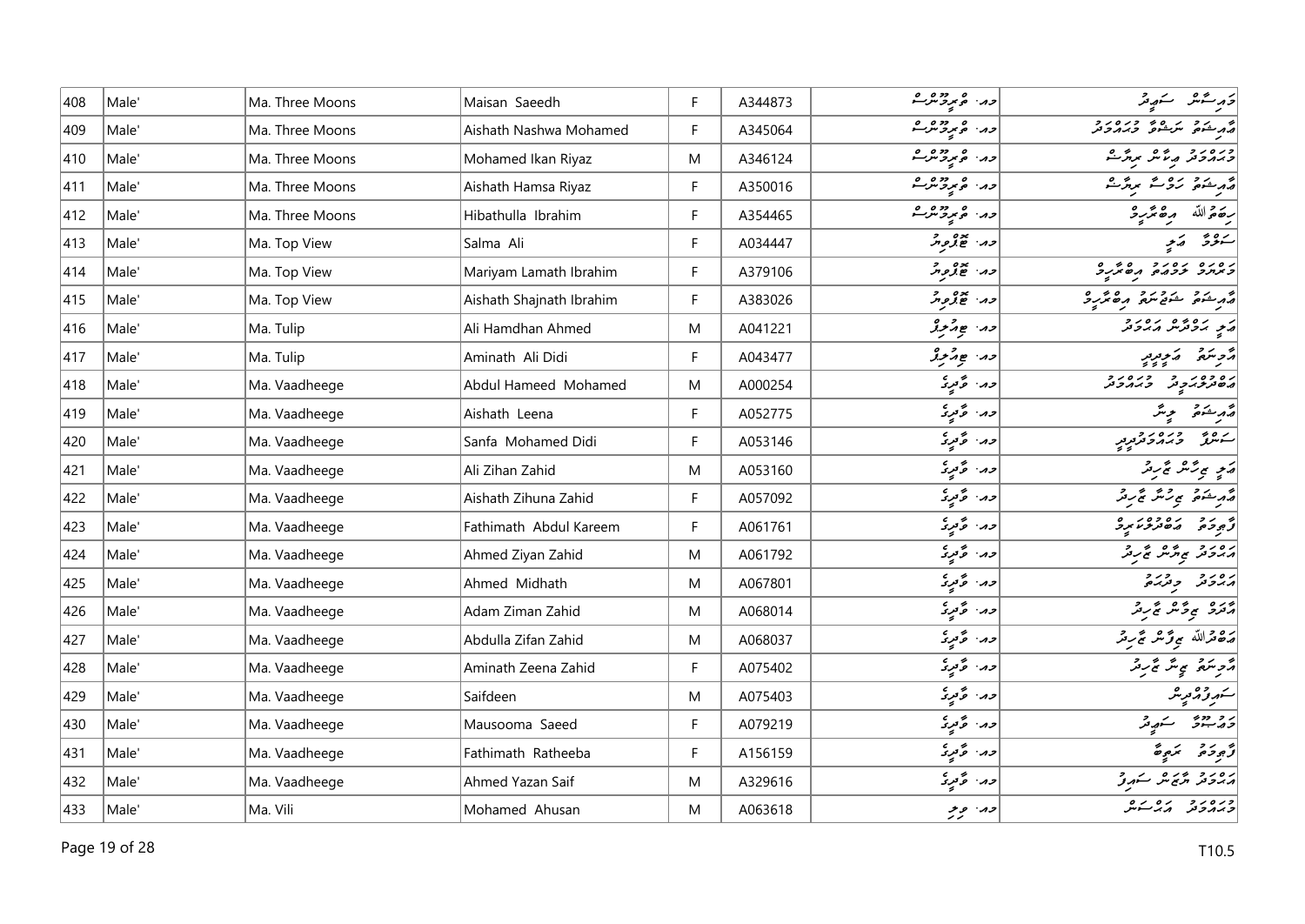| 434 | Male' | Ma. Vili          | Ahmed Hisan               | M  | A077485 | ور وو                                                    | أرەرو بەستەر                                    |
|-----|-------|-------------------|---------------------------|----|---------|----------------------------------------------------------|-------------------------------------------------|
| 435 | Male' | Ma. Vili          | Haifa Amir                | F  | A124495 | وړ٠ وم                                                   | أننهرق الأحرجم                                  |
| 436 | Male' | Ma. Vili          | Fathimath Bushra          | F  | A141672 | وړ٠ وم                                                   | چ شو پر<br>ۇ بور پر                             |
| 437 | Male' | Ma. Violetmaage   | Ashraf Nazim              | M  | A061602 | בו פֿו בשלב                                              | ر ه ه بر د<br>مر شو بر د<br>سگەد                |
| 438 | Male' | Ma. Violetmaage   | Aishath Nazima            | F  | A091864 | בגי פֿגַבּפּבּ                                           | سَّنْجِرَ<br>د مرکز در<br>مرکز مشوحو            |
| 439 | Male' | Ma. Violetmaage   | Ibrahim Nazim             | M  | A111140 | בגי פֿגלפל                                               | ەرھەترىر <sup>ى</sup><br>سَّنْجِرْ              |
| 440 | Male' | Ma. Violetmaage   | Ismail Nazim              | M  | A132904 | בו פֿולפּפּב                                             | ر موځ په شموه                                   |
| 441 | Male' | Ma. Violetmaage   | Saudah Binth Ashraf       | F  | A158368 | $598590 - 15$                                            | سكرتمر وسمع كمشتر                               |
| 442 | Male' | Ma. Violetmaage   | Abdullah Bin Ashraf       | M  | A158369 | בו פֿונבּשַּבְצ                                          | رەداللە ھېر كەھىرو                              |
| 443 | Male' | Ma. Violetmaage   | Eama Binth Moosa          | F  | A166516 | בגי פֿגלש <sup>ב</sup> ז                                 | ړ څه ده په د د م                                |
| 444 | Male' | Ma. Viraahu       | Mohamed Waheed            | M  | A012697 | اور.<br>مسرح محمد                                        | ورەر ئەرگە                                      |
| 445 | Male' | Ma. Viraahu       | Habeeba Moosa             | F  | A053994 | ور. و پژر                                                | برَه صَدَّ حَرْبٌ                               |
| 446 | Male' | Ma. Viraahu       | Lirugam Waheed            | M  | A057162 | ور. وبژر                                                 | أسوهرة وكرير                                    |
| 447 | Male' | Ma. Viraahu       | Rilwan Waheed             | M  | A057163 | وړ٠ وېژبر                                                | برشوشر وبرقر                                    |
| 448 | Male' | Ma. Viraahu       | Mohamed Shamin            | M  | A057188 | اور ویژو<br>است                                          | ورەرو ئەرش                                      |
| 449 | Male' | Ma. Viraahu       | Aishath Shaheela          | F  | A057189 | ور. و پژر                                                | ۇرغۇ غېرۇ                                       |
| 450 | Male' | Ma. Viraahu       | Mariyam Theeba Mathloob   | F  | A165441 | ور. و پژر                                                | נ סנס פי ברבבר<br>בינו <i>נב</i> פים בפיבים     |
| 451 | Male' | Ma. Viraahu       | Aminath Shereen           | F  | A324869 | ور. و پژر                                                | أترجر ستكم المستحيض                             |
| 452 | Male' | Ma. Viraahu       | Imthiyaz Mohamed          | M  | A325629 | وړ٠ وېژبر                                                | و ره ر و<br><i>و پر</i> و تر<br>ە جەمەتىي<br>ئە |
| 453 | Male' | Ma. Willow        | Aishath Shamweela         | F  | A038376 | وړ ، وی                                                  | و<br>د گرېشو ه<br>شوو و گر                      |
| 454 | Male' | Ma. Windmaage     | Mohamed Busree            | M  | A074843 | وړ٠ ومردۍ                                                |                                                 |
| 455 | Male' | Ma. Windmaage     | Ismail Ahadh              | M  | A166237 | وړ٠ و سره وی                                             | وڪوڻيو گند                                      |
| 456 | Male' | Ma. Windmaage     | Fathimath Reeshan Bushree | F  | A167636 | ادر ومقدم                                                | ژودۇ برىشىر ھىيېر                               |
| 457 | Male' | Ma. Windmaage     | Aminath Reema             | F  | A388307 | وړ٠ و سره وی                                             |                                                 |
| 458 | Male' | Ma. Yellow Heaven | Naseema Hussain           | F. | A057741 | ים יפיקים ביותר ביותר ביותר.<br>כוזרי יחיד <i>ביו</i> תר | برسكهرمثر<br>ىئەسەۋ                             |
| 459 | Male' | Ma. Yellow Heaven | Aishath Sheetha           | F  | A057825 | ے می دے رہ<br>حەد بە مرمز <i>س</i> ىر ك                  | و<br>وگرڪو ڪو                                   |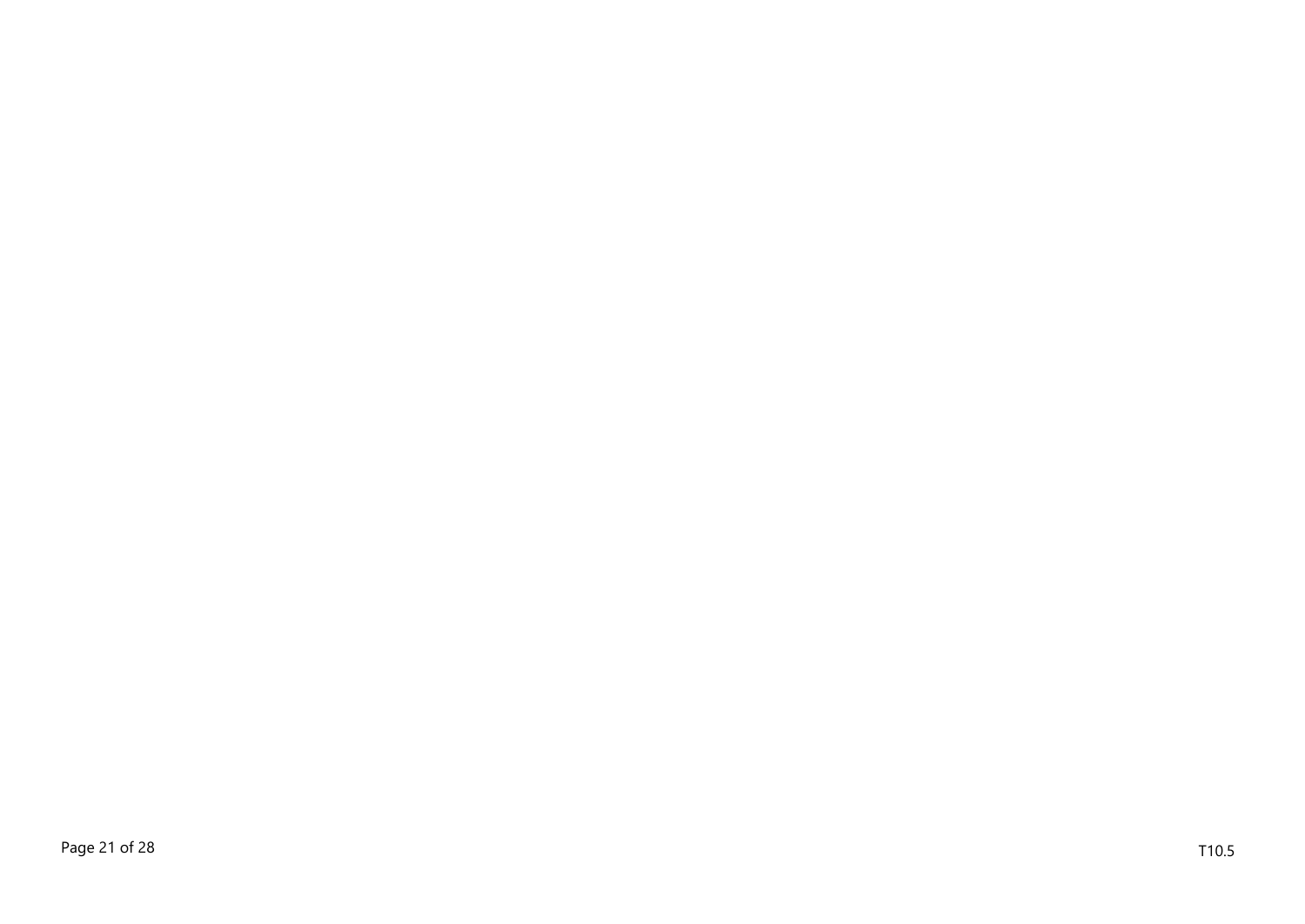## *w7qAn8m?sCw7mRo>u;wEw7mRw;sBo<*

| ' مرمر | 'يئرىثر: |
|--------|----------|
|        |          |
|        |          |
|        |          |

## *w7q9r@w7m>sCw7qHtFoFw7s;mAm=q7w7qHtFoFw7s;*

| ىر تە | $\mathcal{O} \times$<br>$\sim$ | $\sim$<br>. . | لترنثر |
|-------|--------------------------------|---------------|--------|
|       |                                |               |        |
|       |                                |               |        |
|       |                                |               |        |

| انترنثر: | $^{\circ}$ | يبرهر | $^{\circ}$<br>سرسر |
|----------|------------|-------|--------------------|
|          |            |       |                    |
|          |            |       |                    |
|          |            |       |                    |

| ىرتىر: | 。<br>سر سر | .,<br>مرسر |
|--------|------------|------------|
|        |            |            |
|        |            |            |
|        |            |            |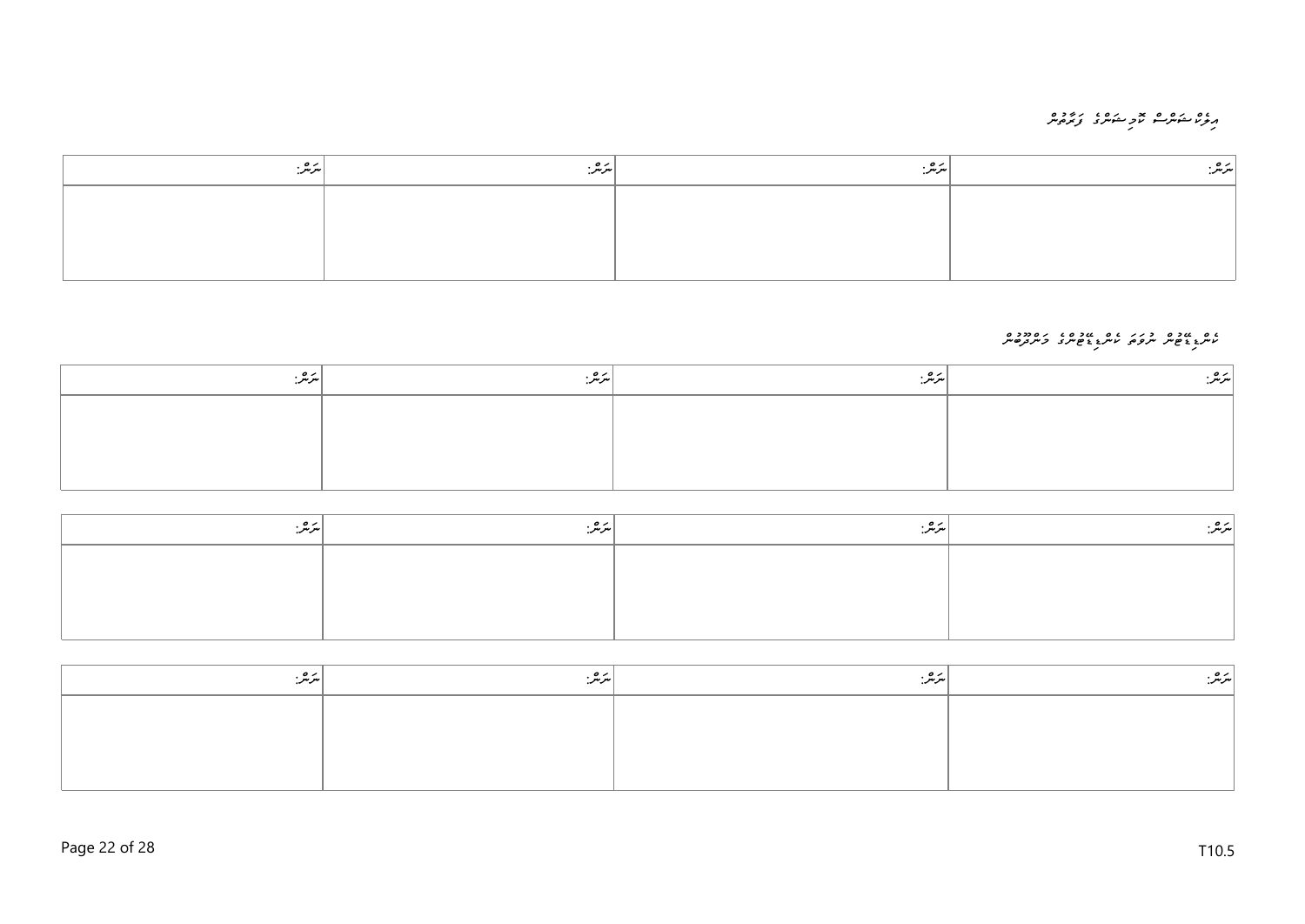| ىزىتر: | $\cdot$ | ىئرىتر: |  |
|--------|---------|---------|--|
|        |         |         |  |
|        |         |         |  |
|        |         |         |  |

| <sup>.</sup> سرسر. |  |
|--------------------|--|
|                    |  |
|                    |  |
|                    |  |

| ىئرىتر. | $\sim$ | ا بر هه. | لىرىش |
|---------|--------|----------|-------|
|         |        |          |       |
|         |        |          |       |
|         |        |          |       |

| 。<br>مرس. | $\overline{\phantom{a}}$<br>مر مىر | يتريثر |
|-----------|------------------------------------|--------|
|           |                                    |        |
|           |                                    |        |
|           |                                    |        |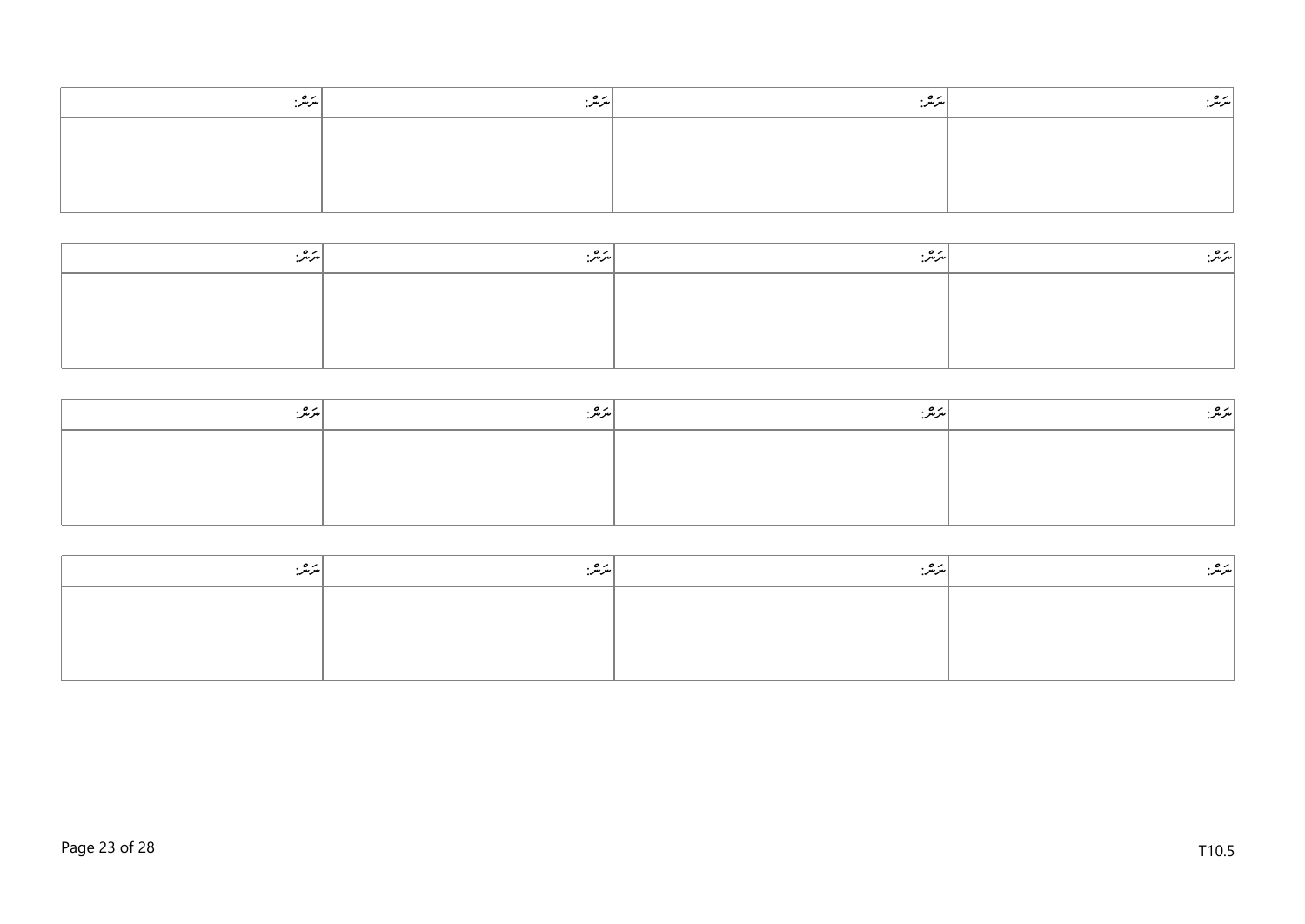| ير هو . | $\overline{\phantom{a}}$ | يرمر | اير هنه. |
|---------|--------------------------|------|----------|
|         |                          |      |          |
|         |                          |      |          |
|         |                          |      |          |

| ئىرتىر: | $\sim$<br>ا سرسر . | يئرمثر | o . |
|---------|--------------------|--------|-----|
|         |                    |        |     |
|         |                    |        |     |
|         |                    |        |     |

| نتزيتر به | 。 | 。<br>سرسر. | o <i>~</i> |
|-----------|---|------------|------------|
|           |   |            |            |
|           |   |            |            |
|           |   |            |            |

|  | . ه |
|--|-----|
|  |     |
|  |     |
|  |     |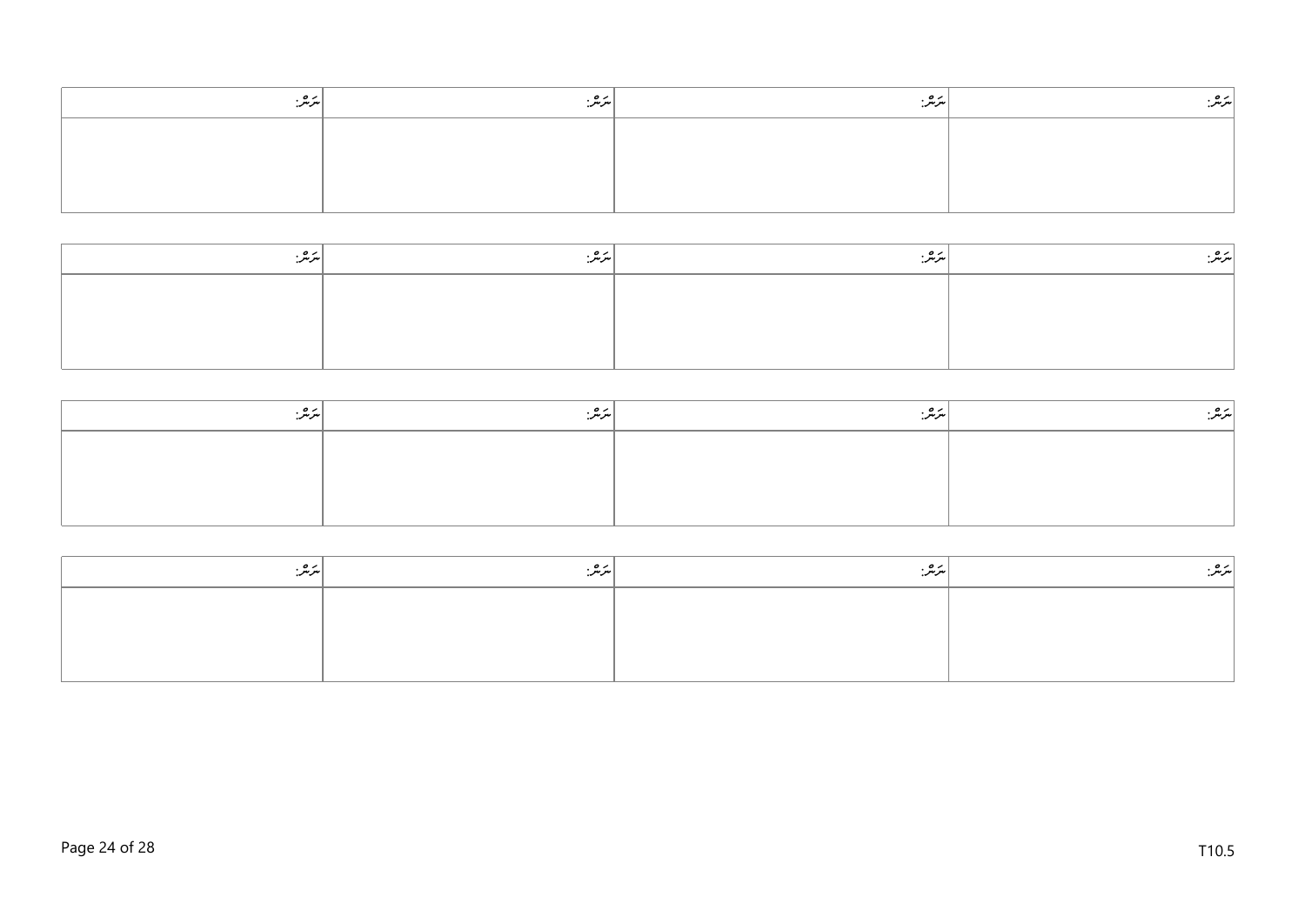| ير هو . | $\overline{\phantom{a}}$ | يرمر | اير هنه. |
|---------|--------------------------|------|----------|
|         |                          |      |          |
|         |                          |      |          |
|         |                          |      |          |

| ئىرتىر: | $\sim$<br>ا سرسر . | يئرمثر | o . |
|---------|--------------------|--------|-----|
|         |                    |        |     |
|         |                    |        |     |
|         |                    |        |     |

| نتزيتر به | 。 | 。<br>سرسر. | o <i>~</i> |
|-----------|---|------------|------------|
|           |   |            |            |
|           |   |            |            |
|           |   |            |            |

|  | . ه |
|--|-----|
|  |     |
|  |     |
|  |     |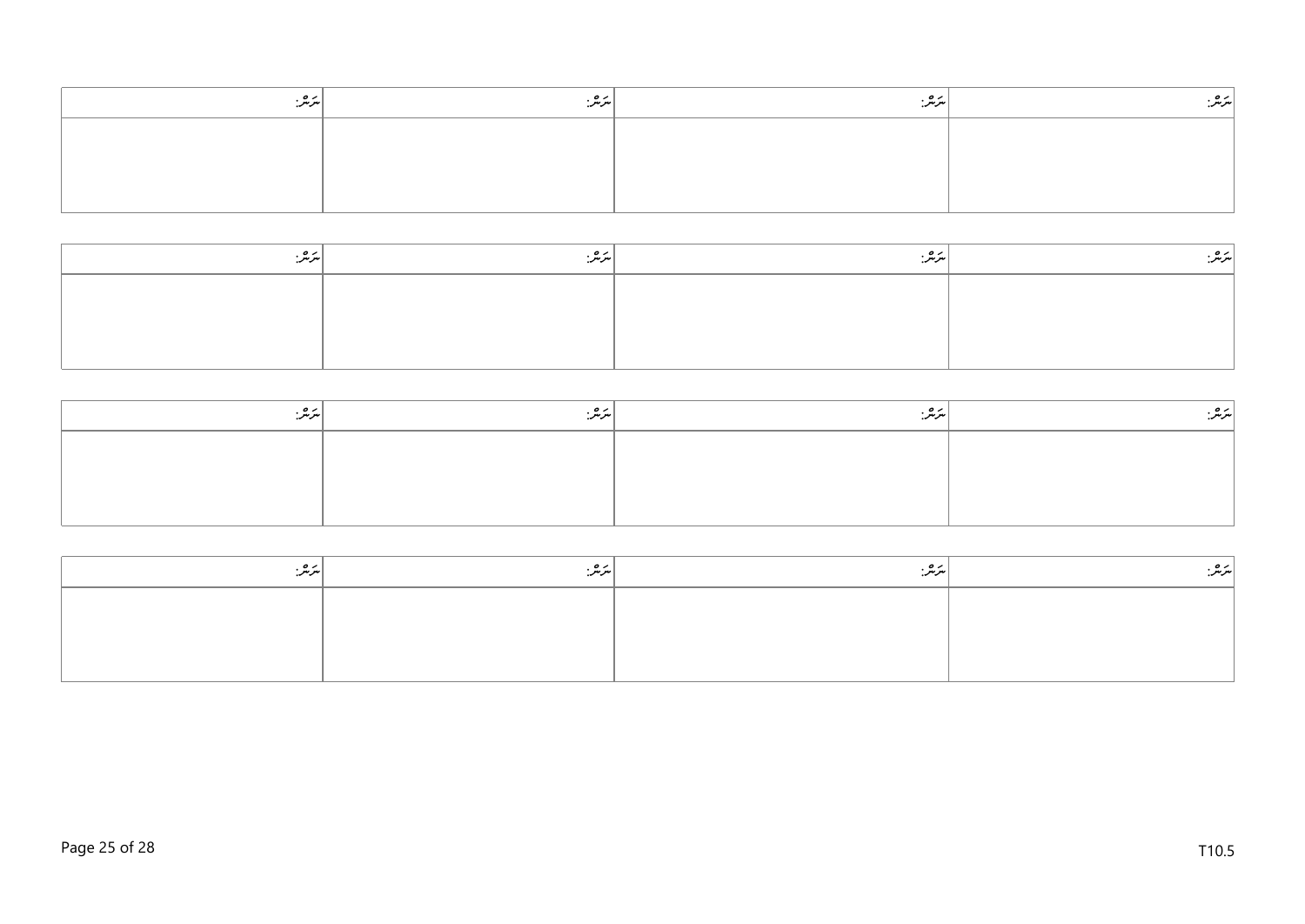| $\cdot$ | ο. | $\frac{\circ}{\cdot}$ | $\sim$<br>سرسر |
|---------|----|-----------------------|----------------|
|         |    |                       |                |
|         |    |                       |                |
|         |    |                       |                |

| ايرعر: | ر ه<br>. . |  |
|--------|------------|--|
|        |            |  |
|        |            |  |
|        |            |  |

| بر ه | 。 | $\sim$<br>َ سومس |  |
|------|---|------------------|--|
|      |   |                  |  |
|      |   |                  |  |
|      |   |                  |  |

| 。<br>. س | ىرىىر |  |
|----------|-------|--|
|          |       |  |
|          |       |  |
|          |       |  |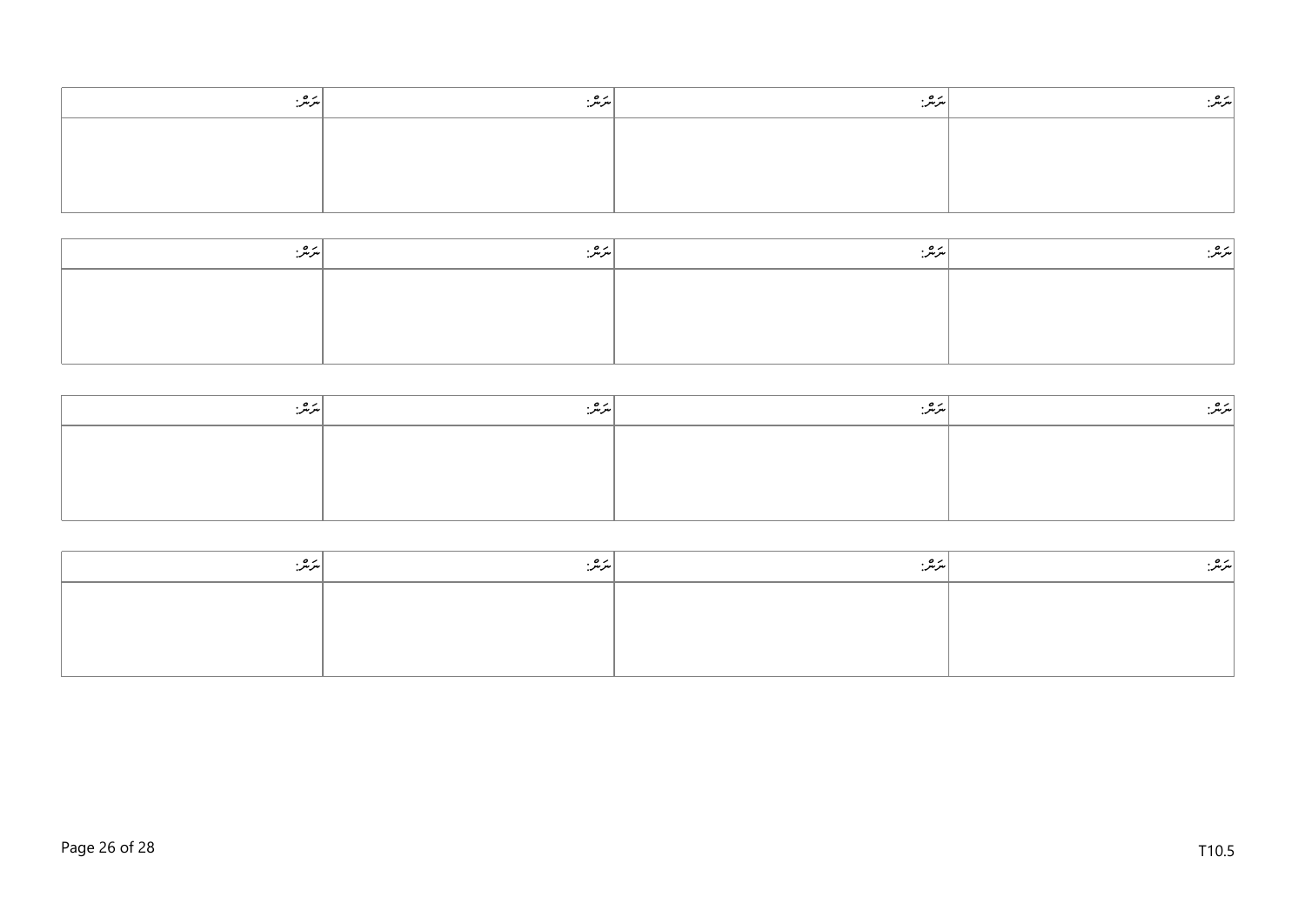| ير هو . | $\overline{\phantom{a}}$ | يرمر | لتزمثن |
|---------|--------------------------|------|--------|
|         |                          |      |        |
|         |                          |      |        |
|         |                          |      |        |

| ئىرتىر: | $\sim$<br>ا سرسر . | يئرمثر | o . |
|---------|--------------------|--------|-----|
|         |                    |        |     |
|         |                    |        |     |
|         |                    |        |     |

| 'تترنثر: | . .<br>يسمونس. |  |
|----------|----------------|--|
|          |                |  |
|          |                |  |
|          |                |  |

|  | . ه |
|--|-----|
|  |     |
|  |     |
|  |     |